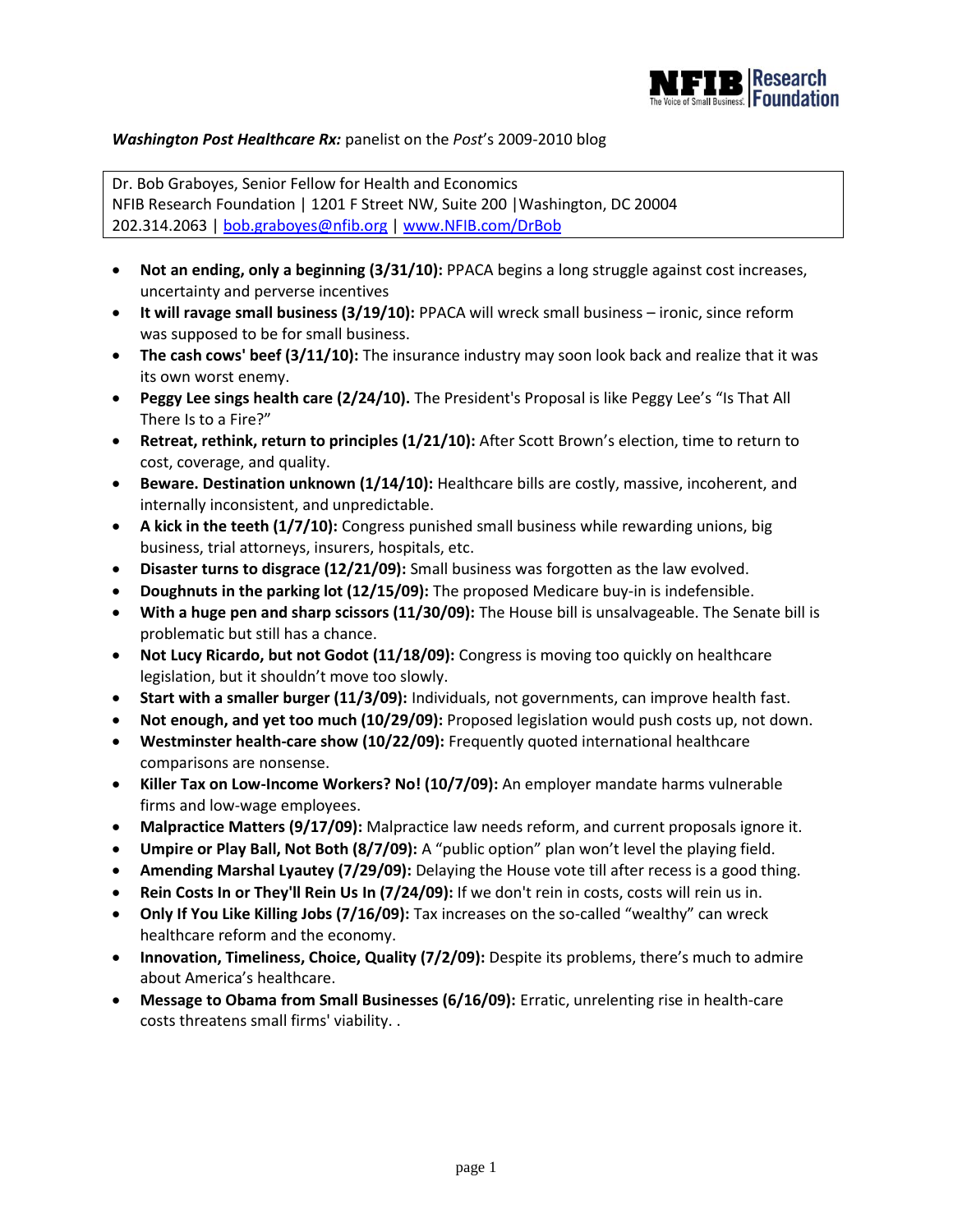

## **Not an ending, only a beginning (3/31/10)**

Dr. Bob Graboyes, Senior Fellow for Health and Economics NFIB Research Foundation | 1201 F Street NW, Suite 200 |Washington, DC 20004 202.314.2063 | [bob.graboyes@nfib.org](mailto:bob.graboyes@nfib.org) | [www.NFIB.com/DrBob](http://www.nfib.com/DrBob)

*Washington Post: What is your assessment of the now-complete health law and its implications for the future?*

For small business, the new health-care law begins a long struggle against cost increases, uncertainty and perverse incentives (**[see timeline here](http://www.nfib.com/tabid/565/Default.aspx?cmsid=51105)**). Traditionally, small business produces over two-thirds of America's new jobs, but this bill jeopardizes that role.

Premium increases will dominate the near-term horizon. Insurers will no longer be constrained by an impending Congressional vote. Some insurers will see their days as numbered and will hike premiums before exiting the market. Surviving insurers will face fewer competitors and may increase their margins before the law limits their ability to do so. Millions of people will begin gaining insurance, with no commensurate increase in the number of doctors and other providers; this will push medical fees upwards, and insurers will have to cover the increases. The small-group market is always more vulnerable to rate increases, and this market will not change substantially until 2014.

Premium hikes won't be limited to small business. Based on only one of the myriad new tax provisions, AT&T, John Deere, Caterpillar, 3M, and other companies are setting aside billions of dollars for **[anticipated losses](http://online.wsj.com/article/SB10001424052748704100604575146002445136066.html?mod=WSJ_hpp_sections_opinion)**. They can't spend these dollars on jobs, products, and investment. Small businesses who sell to these companies will feel the secondary effects of this contraction. Governments will be similarly hit; Arizona **[just realized](http://www.nytimes.com/aponline/2010/03/30/business/AP-US-Health-Overhaul-Arizona.html)** that the law hands the state an unexpected \$3.8 billion obligation over the next three years.

Not only do individuals, businesses, and government have to guess HOW the new rules affect them; they also have to guess WHAT the new rules will be. A "Health Choices Commissioner" will define what constitutes an acceptable health insurance policy. Will everyone's policy have to cover single-occupancy maternity rooms, hair transplants, and liposuction? Only the as-yet unnamed Commissioner can say. Big businesses and unions will have in-house attorneys, accountants, and lobbyists watching their backs. Small businesses won't have that luxury.

Then there are the perverse incentives. Here's just one example: A business with 60 employees doesn't provide health insurance, but all of the employees are in households that earn too much to qualify for federal subsidies. Then, one day, an employee comes in and explains that his wife lost her job the week before. Since the couple's combined income drops below \$88,000, they now qualify for a federal subsidy. Because of this one employee -- whose salary hasn't changed -- the firm now owes a penalty of \$2,000 for each of its employees -- \$120,000 annually. With dozens of similar perverse incentives, how is a business supposed to plan?

Small business will fight every day to survive this bill. As every high school commencement speaker says: "This is not an ending. It is only a beginning."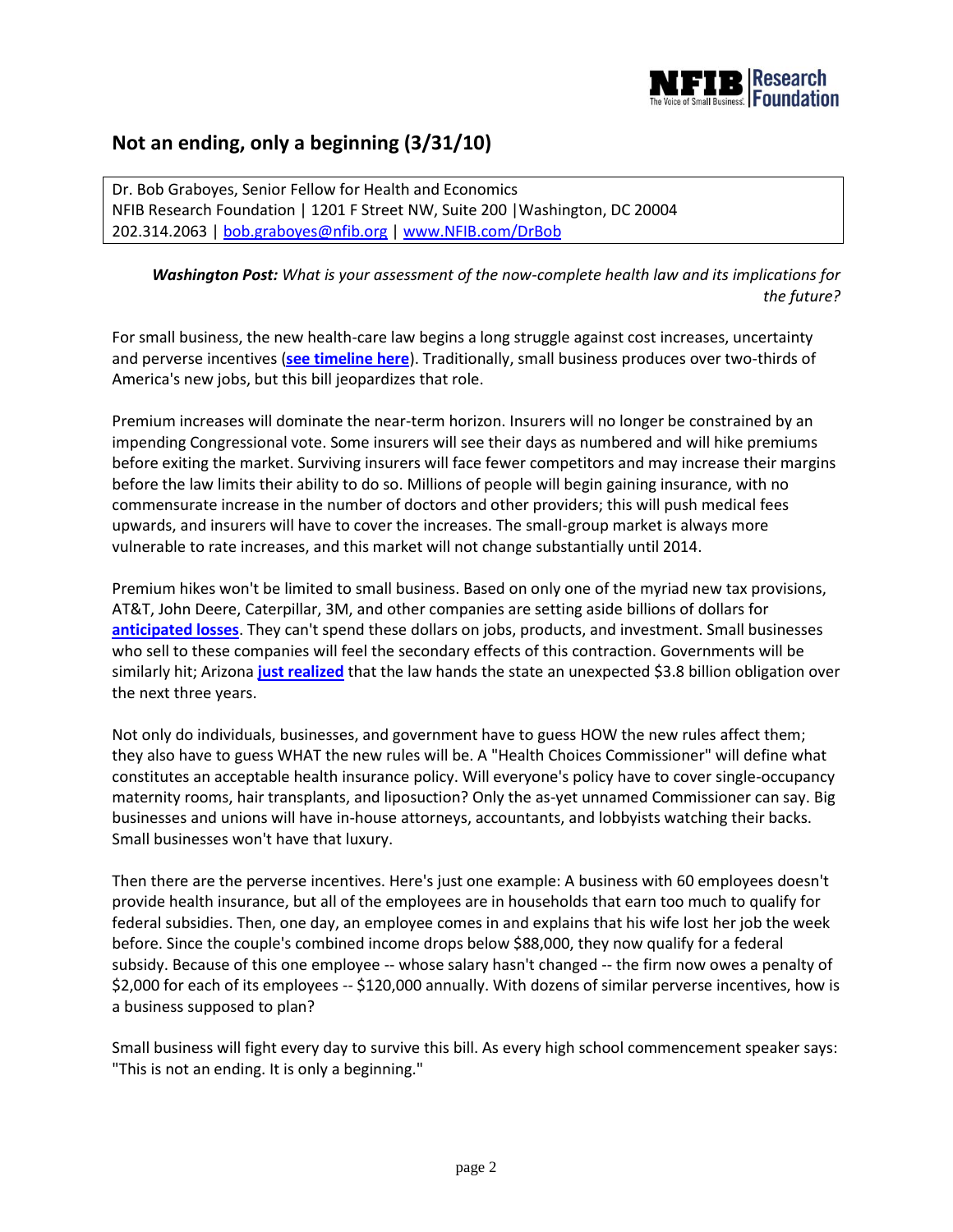

## **It will ravage small business (3/19/10)**

Dr. Bob Graboyes, Senior Fellow for Health and Economics NFIB Research Foundation | 1201 F Street NW, Suite 200 |Washington, DC 20004 202.314.2063 | [bob.graboyes@nfib.org](mailto:bob.graboyes@nfib.org) | [www.NFIB.com/DrBob](http://www.nfib.com/DrBob)

> *Washington Post: House Democrats released their [new version of the health bill](http://www.washingtonpost.com/wp-dyn/content/article/2010/03/18/AR2010031801153.html?hpid=topnews) on March 18. What's your assessment of the legislation?*

The Senate bill and reconciliation package will ravage small business. How ironic, given the endlessly repeated, "Let's reform health care for the benefit of small business."

What does the original Senate bill (HR 3590) mean for small business? It means higher taxes and higher insurance costs. There's a new tax on health insurance policies that small businesses buy, but not on those that big businesses and labor unions buy. A painful employer mandate will lower wages, slash jobs, and discourage small firms from growing. This mandate uniquely and arbitrarily falls much harder on construction firms, though the bill never bothers to define what a construction firm is. There is are new and onerous red-tape requirements. A new payroll tax will devour funds that small business owners set aside to reinvest in their firms; while it's nominally a "Medicare" tax, it sets a dangerous precedent by siphoning funds out of Medicare into other uses. A tax credit is supposed to ease the burden on small business, but it is of limited value and short duration.

What does the Reconciliation Act (HR 4872) mean for small business? It takes the Senate bill's employer mandates and makes them even more expensive. It applies these mandates to part-time workers, making it undesirable to hire high school and college students, firm owners' family members, and people who spend most of their time caring for children. A new and unprecedented tax on investment income will discourage the saving and investment that leads to job creation.

Beyond the effects on small business, the bills fail at the basics of health-care reform. Costs will continue rising rapidly - perhaps even faster than before. Tens of millions will remain uninsured indefinitely. The CBO's prediction of lower federal deficits rests on accounting gimmicks that Congress forced them to use. Improvements in quality of health care are an afterthought.

Worst of all, these job destroying provisions coincide with the worst economic crisis since the Great Depression.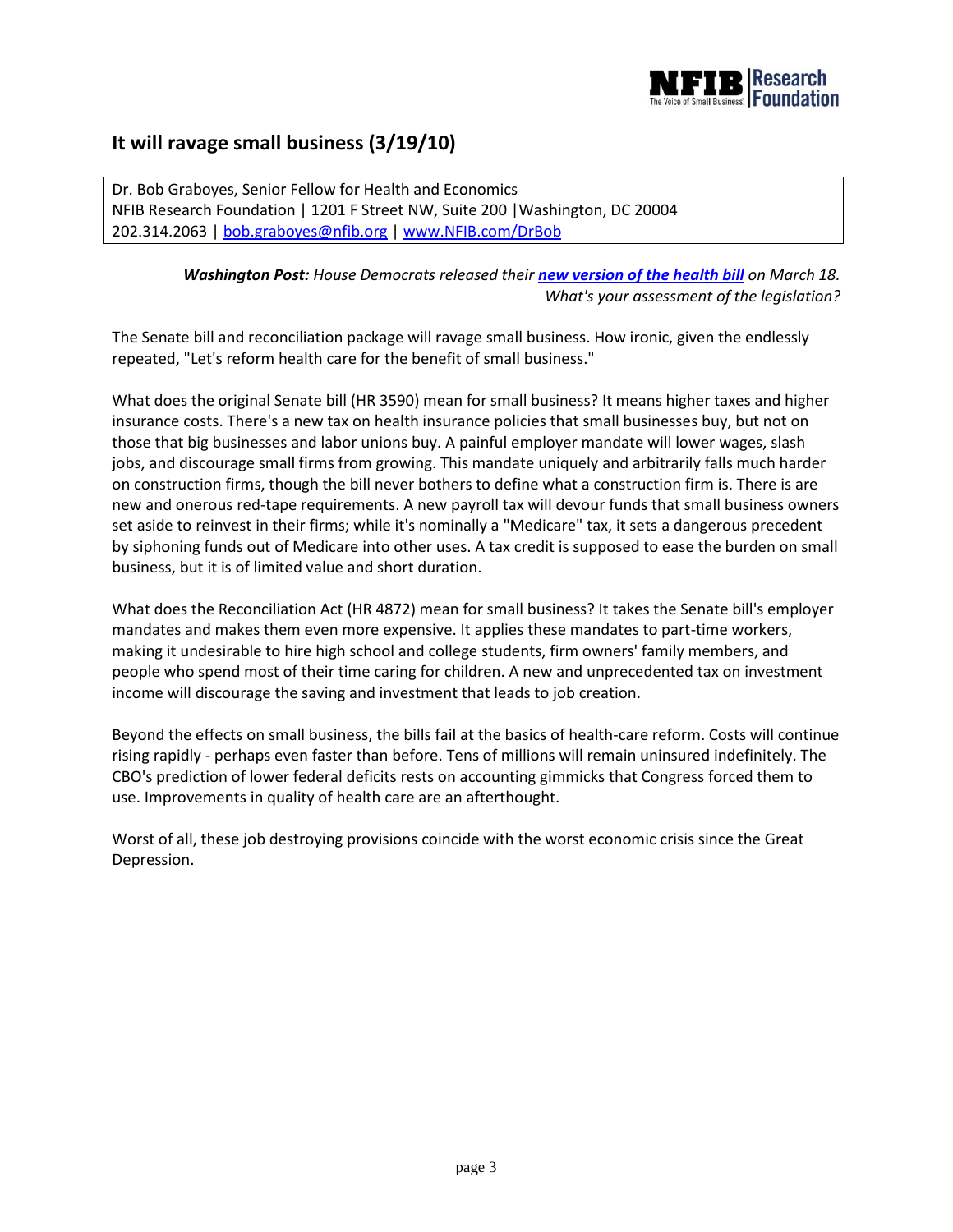

## **The cash cows' beef (3/11/10)**

Dr. Bob Graboyes, Senior Fellow for Health and Economics NFIB Research Foundation | 1201 F Street NW, Suite 200 |Washington, DC 20004 202.314.2063 | [bob.graboyes@nfib.org](mailto:bob.graboyes@nfib.org) | [www.NFIB.com/DrBob](http://www.nfib.com/DrBob)

*Washington Post: Last week, President Obama [admonished insurance company executives](http://www.washingtonpost.com/wp-dyn/content/article/2010/03/04/AR2010030402375.html) for excessive rate increases. He took aim at them again in his speech in Philadelphia on Monday. How much of our problem rests with insurance companies and how much is the result of other facets of the health-care system?*

What portion of America's health-care problems are attributable to insurance companies? That's a huge question, and this is a small blog. So I'll only address a narrow slice of the question: How is the insurance industry a problem for small business?

Small business has come to view insurers with hostility. In their view, private insurers -- both for-profits and not-for-profits -- use the small-group market as a cash cow. Premiums are substantially higher for small groups than they are for large groups. Small-group premiums are more volatile, and their choices are more limited. Small businesses depend on brokers for information and insurance products, but brokers can only offer small business the limited products that carriers offer them.

Small-group is the cash cow for several reasons. Unlike large firms, small businesses have no human resources departments to distinguish between justifiable and unjustifiable premium increases. State insurance markets are mostly oligopolies or near-monopolies, so they lack the competitive forces necessary to drive prices down. Year-after-year, the insurance industry has fought reforms (e.g., interstate purchasing, transparency rules, more efficient pooling arrangements) that could make the small-group market more competitive. This intransigence has brought insurers short-term monetary gains, but also hostility from purchasers and politicians. In doing so, the insurers have made it difficult to distinguish between legitimate and spurious criticism.

Small business supports the existence of private, competitive insurance markets. To the regret of small business, the insurance industry may soon look back and realize that it was its own worst enemy.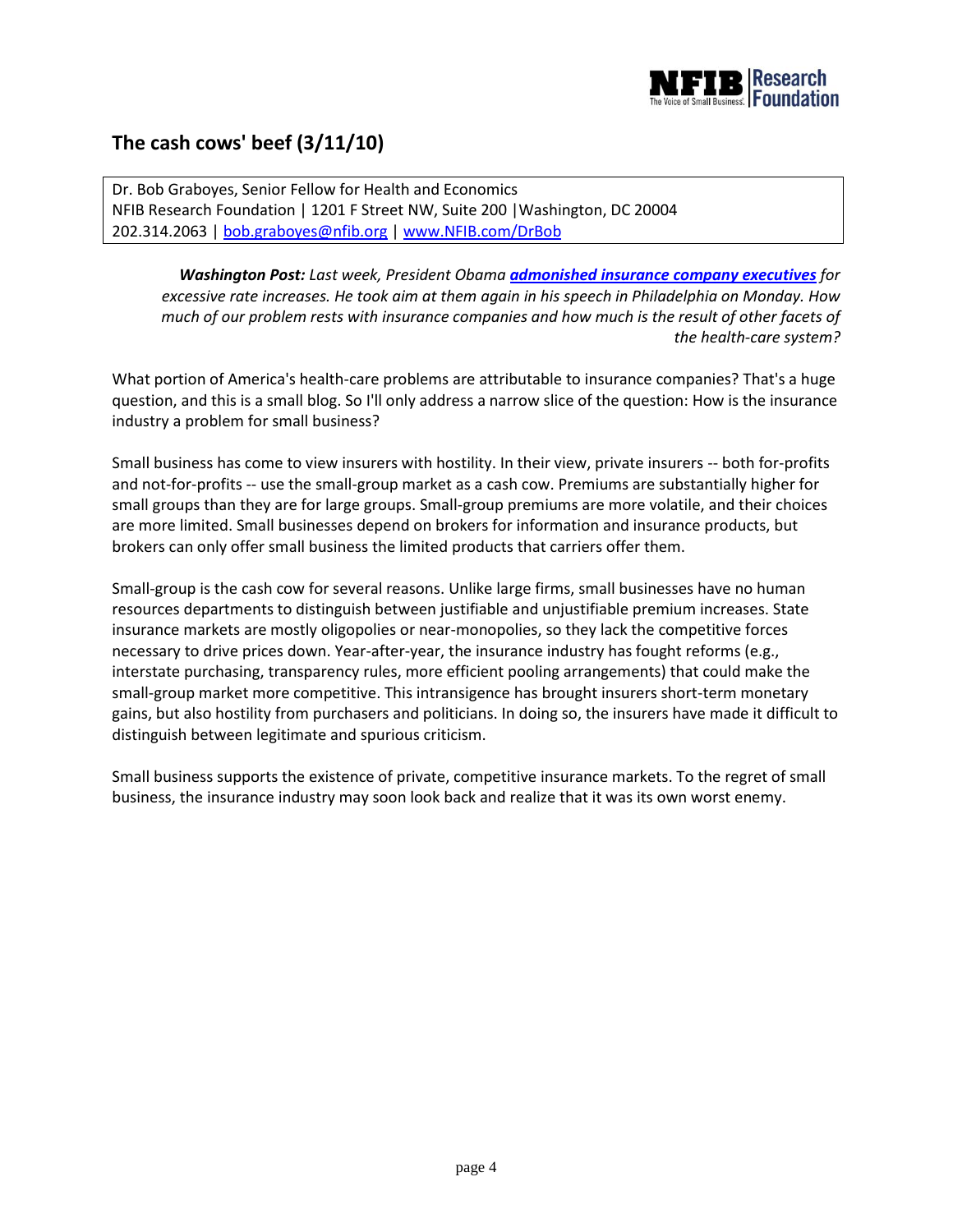

## **Peggy Lee sings health care (2/24/10)**

Dr. Bob Graboyes, Senior Fellow for Health and Economics NFIB Research Foundation | 1201 F Street NW, Suite 200 |Washington, DC 20004 202.314.2063 [| bob.graboyes@nfib.org](mailto:bob.graboyes@nfib.org) | [www.NFIB.com/DrBob](http://www.nfib.com/DrBob)

*Washington Post: In advance of Thursday's health-care summit, the White House released its plan for merging comprehensive bills passed last year by the House and Senate. How would you assess President Obama's proposal and what impact if any will it have on action in Congress?*

Reading the 11-page **[President's Proposal](http://www.whitehouse.gov/health-care-meeting/proposal)** reminded me of lyrics that **[Peggy Lee](http://www.youtube.com/watch?v=3VscVP_Gt_s)** sang: "Is that all there is? Is that all there is? If that's all there is, my friends, then let's keep dancing."

Small business is not at all happy. The House and Senate passed deeply flawed bills, and the new White House proposal does little to improve them. The best that can be said is that a few especially bad provisions (e.g., the construction industry massacre) have dropped out.

But in some ways, the Proposal makes things significantly worse. The employer mandate becomes more expensive (and, hence, a bigger job-killer) for many firms and, it seems, no less expensive for any. This mandate simply orders firms to pay for insurance and/or pay stiff fines. It does nothing that will lead to lower costs or more options.

The Proposal increases entitlements, taxes, and federal government controls over health care. The Proposal tips its hat toward greater effort to combat waste, fraud, and abuse, but we already have the capacity to do that without a new bill.

Like the House and Senate bills, the President's Proposal does nothing to bring the cost of care down, and cost is the fundamental problem with our system. The problems of American health care are most acute in the small business sector yet neither the two bills nor the President's Proposal provides significant relief.

Then there are the missed opportunities. The best idea to arise during the Senate debate was the **[Wyden-Collins-Bayh](http://www.nfib.com/tabid/739/Default.aspx?cmsid=50355)** Optional Free Choice Vouchers amendment. Today, this bipartisan proposal is nowhere to be seen.

Small business has always been at the table. Their voice has been heard and largely ignored. The President's Proposal does nothing to change that perception. The Proposal promises "[to put] small business owners in control of their own health care." But nothing in the document would actually make that happen.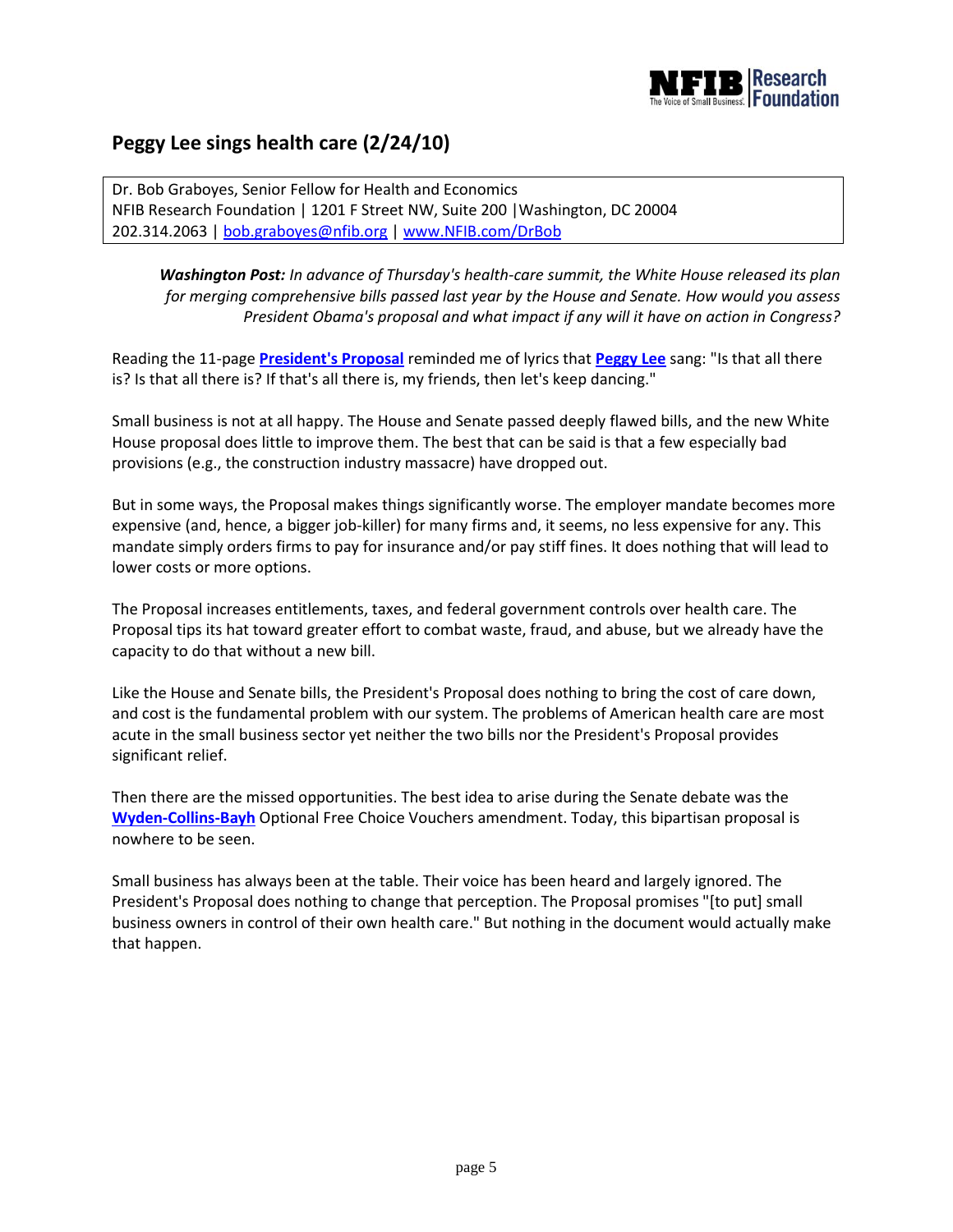

## **Retreat, rethink, return to principles (1/21/10)**

Dr. Bob Graboyes, Senior Fellow for Health and Economics NFIB Research Foundation | 1201 F Street NW, Suite 200 |Washington, DC 20004 202.314.2063 | [bob.graboyes@nfib.org](mailto:bob.graboyes@nfib.org) | [www.NFIB.com/DrBob](http://www.nfib.com/DrBob)

#### *Washington Post: After Brown's win in Massachusetts, what should Obama and Congress do now?*

Supporters of the current bills shouldn't ignore the strength or breadth of the Massachusetts message. As the bills slogged their way toward passage in the House and Senate, the substance of health-care reform -- costs, coverage, and quality -- vanished from the conversation. Substance gave way to unsavory deals benefiting a rogue's gallery of special interest groups. Ultimately, each bill disintegrated into a ganglion of payoffs. Budget analysts stated that the bills wouldn't reduce costs or achieve universal coverage. Quality improvement initiatives were thin and speculative. Deficit projections were tainted by accounting shenanigans. After Massachusetts, hurriedly forcing through one of these bills, or some patchwork version thereof, would be a disastrous mistake for the country and for those members of Congress who ignore the warnings that Bay Staters have handed them.

But at the same time, opponents of the current bills should not read Massachusetts as a license to sleep under a tree for another 15 years. For small business and for other Americans, the problems inherent in the health-care system are serious and persistent. The Massachusetts election did not make them go away. NFIB has consistently said that the status quo is not an acceptable option; that is as true today as it was yesterday or a year ago.

Properly read, Massachusetts gives both sides a second chance to do things better. Major social changes demand bipartisan solutions, and that possibility has suddenly returned to health-care reform...if Congress and the White House are willing to take advantage of the new environment. If so, the unsavory deals become unpleasant memories to put behind. Then we can return the principles that began the conversation over reform. Lower costs. More consumer choice. Autonomy for providers. Better quality care. Broader coverage. Private markets. Less red-tape. More efficient markets. Transparency. Fiscal balance. Tort reform. Better delivery systems. Rational reimbursement systems. Equitable taxes and benefits.

F. Scott Fitzgerald famously wrote, "There are no second acts in American lives." Congress and the White House have an opportunity to prove Fitzgerald wrong. Small business is ready to get back to work.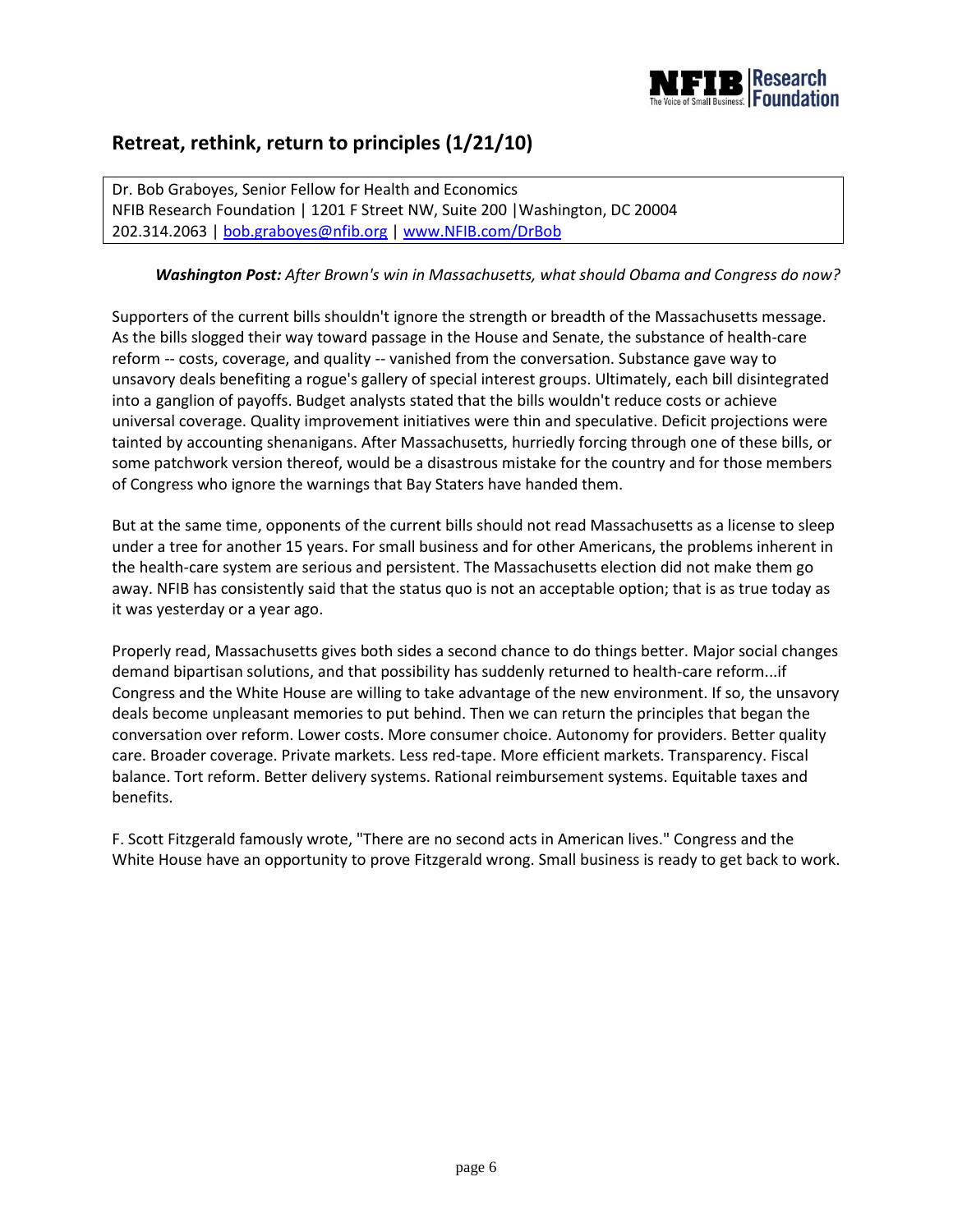

### **Beware: destination unknown (1/14/10)**

Dr. Bob Graboyes, Senior Fellow for Health and Economics NFIB Research Foundation | 1201 F Street NW, Suite 200 |Washington, DC 20004 202.314.2063 | [bob.graboyes@nfib.org](mailto:bob.graboyes@nfib.org) | [www.NFIB.com/DrBob](http://www.nfib.com/DrBob)

*Washington Post: Even if President Obama signs a comprehensive health-care bill this year, much of it will not take effect until 2013 or later. What do you anticipate will happen in the health-care sector in the intervening years?*

**[For 2010 to 2013](http://www.youtube.com/watch?v=5K5drRWoA3w)**, the Senate and House bills offer only one certainty: tax upon tax upon tax. The bills delay meaningful health-care reform for four years, but immediately bury consumers and employers under a swarm of new taxes. Both bills are so massive, incoherent, and internally inconsistent that their overall effects are beyond anyone's capacity to predict. Both bills sail the health-care system and the U.S. economy past anyone's horizon of experience.

The likely devastating consequences are endless. Continued, perhaps accelerating, cost increases. Doctors abandoning Medicare. State finances buckling under anticipated Medicaid expansion. Slowing of pharmaceutical and other biomedical research. Withdrawal of many health insurers from the market. Destabilization of employer-employee relationships as firms strategically brace themselves for even bigger changes arriving in 2014.

For small businesses and their employees, the probable effects include diminished profits and wages. Some firms will shut their doors. Others will shed workers. Still others will be unable to create jobs that they otherwise would have generated. Others will find difficulty attracting financing. Uncertainty discourages capital formation and job creation, and no bill has ever foisted as much risk and uncertainty on the U.S. economy as suddenly and overwhelmingly as this one.

Though few are willing to acknowledge it, the unintended consequences of this bill will begin blowing holes in the American economy between now and 2013. Will these events force Congress to go through the agony of repeatedly reopening and repairing this legislation?

And if the results are one-tenth as bad as I suspect, one other thing will occur between now and 2013. Principled health-care reform advocates who settled for a terrible bill will find their credibility destroyed for years and years into the future.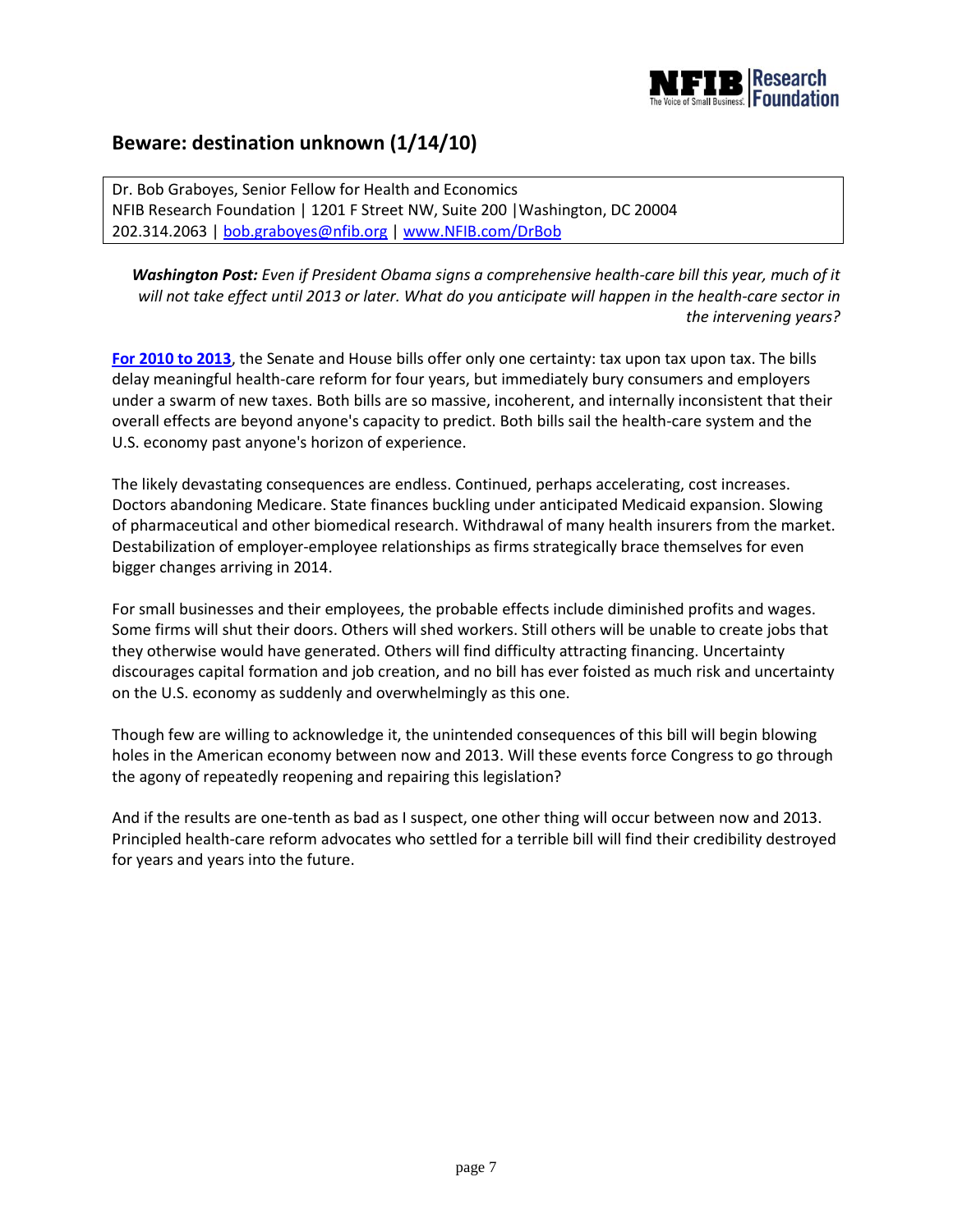

# **A kick in the teeth (1/7/10)**

Dr. Bob Graboyes, Senior Fellow for Health and Economics NFIB Research Foundation | 1201 F Street NW, Suite 200 |Washington, DC 20004 202.314.2063 | [bob.graboyes@nfib.org](mailto:bob.graboyes@nfib.org) | [www.NFIB.com/DrBob](http://www.nfib.com/DrBob)

> *Washington Post: It has been nearly a year since Washington officials embarked on an effort to overhaul the nation's health-care system. How do you assess the situation today?*

Say goodbye to small construction firms and the opportunities they offer owners and employees. In a covert, last-minute ploy, the Senate heaved them into the jaws of big labor. This abusive treatment is the best place to begin exploring the sleaziness and incoherence of the House and Senate health-care bills.

In dozens of ways, Congress kicked small business in the teeth while filling the outstretched palms of unions, big business, trial attorneys, insurers, hospitals and certain favored provider groups. Despite the promises and platitudes about helping small business, their needs and the overall goal of improving health care were discarded and forgotten.

One of the most egregious horse trades was perpetrated against small construction firms. Both bills contain job-killing employer mandates, but without warning, discussion or pretense of logic, the Senate singled out construction firms for harsher treatment. Unlike every other industry, their exemption plunged from fewer than 50 employees to fewer than five. A small construction firm that grows from four employees to five suddenly loses its ability to compete.

The likely result is a construction industry with only two types of firms: huge (i.e., "unionized") firms and microscopic firms with no capacity to grow or create jobs. Want a custom-built home by a small specialty builder? Forget it; he won't exist. Dream of owning a specialty cabinet-making business? Too bad; you can't add workers when business is good.

With a deep ongoing recession, this attack on small business is breathtaking. No debate. No discussion. No press coverage until after the fact. It bludgeons an industry already reeling from recession and dramatic job losses. All without any pretense of helping the economy, the construction industry, construction workers, home buyers, taxpayers or health care. Call this provision what it is: a naked political payoff to a favored group and a gut wound to a more vulnerable group.

Small business needed health-care reform more than just about any other group; politician after politician swore this was so. Yet, putting politics before policy, the House and Senate chose to inflict incalculable damage on small business in order to enrich and empower their most favored friends -- big business and big labor.

Congress must undo this assault on the construction industry. But after that, there are dozens if not hundreds of other offending provisions to strip out: inequitable taxation on small business' insurance policies, mind-numbing paperwork requirements, powerful disincentives to hire employees from lowincome households, limits on employer and employee insurance choices. The list goes on.

Once you understand this construction industry massacre, you're ready to explore the destruction contained in the other 4,000-or-so pages of these two bills.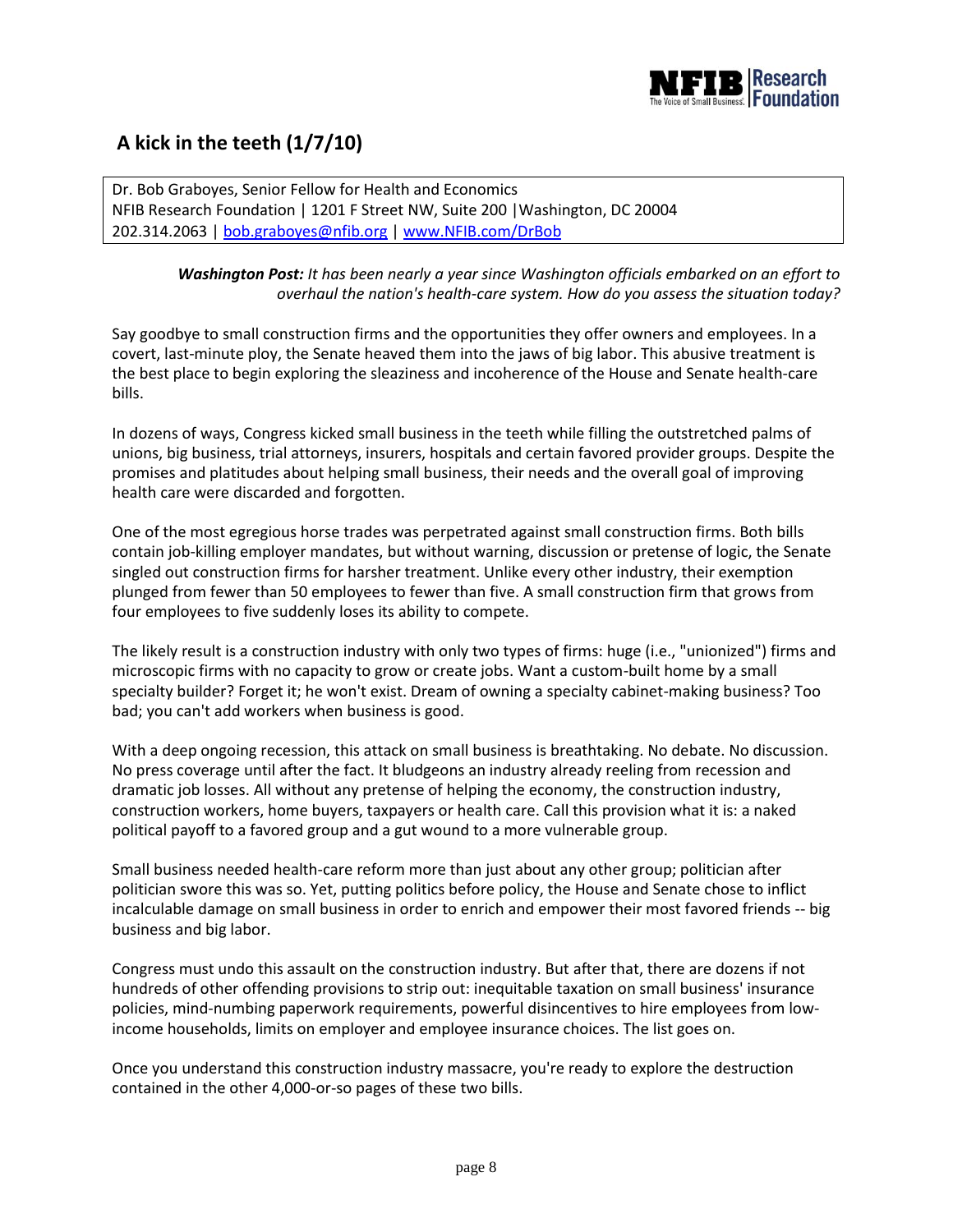

## **Disaster turns to disgrace (12/21/09)**

Dr. Bob Graboyes, Senior Fellow for Health and Economics NFIB Research Foundation | 1201 F Street NW, Suite 200 |Washington, DC 20004 202.314.2063 | [bob.graboyes@nfib.org](mailto:bob.graboyes@nfib.org) | [www.NFIB.com/DrBob](http://www.nfib.com/DrBob)

#### *Washington Post: Were the compromises that led to the Senate bill worth the result?*

NO! The only thing those compromises accomplished was securing support for a bill that fails to lower insurance premiums and that will increase the cost of doing business for America's job creators: small business. From the beginning of the health-care reform debate, everyone said that reform was going to be all about helping small business. They were continually hailed as the constituency most in need of reform and that most needed to help develop solutions to the health-care crisis.

But a strange thing happened on the way to producing that so-called meaningful legislation for our nation's job creators. It got sidetracked and became all about getting to 60 votes in a do-whatever, givewhatever, promise-whatever marathon session to mollify special interests, pacify big business and appease unions. As a result of the horse-trading and deal-making, small business, which had the most to gain, is going to lose out on affordable coverage, lose on the promise of more choices and lose their wallets paying for all of these new taxes. And still, they won't see any decrease in their ever-increasing insurance premiums. In fact, faster increases in premiums are the likeliest possibility.

One of the worst deals -- one that directly harms small business, and has largely flown under-the-radar - - is the small-business health insurance tax. Unlike large businesses, which self-insure and find security under the blanket of **[Employee Retirement Income Security Act \(ERISA\)](http://www.dol.gov/dol/topic/health-plans/erisa.htm)**, most small businesses are unable to self-insure and can only find and purchase insurance in the fully-insured marketplace. The Senate bill imposes a new \$60 billion dollar tax that falls almost exclusively on small business (confirmed in the recent CBO report) because the fee (tax) is assessed on the insurance companies that small businesses buy from. As a result of the Manager's Amendment to H.R. 3590, the price tag of this tax is even larger on small businesses in certain states because the revised legislation provides exemptions to self-insured businesses and not-for-profit insurers. As a result of these deals, expensive new costs will fall even harder and more directly on small business, a group that already pays 18 percent more for the same coverage. And, as if that hike in the small-business insurance tax weren't enough, the Senate has stuffed an additional piece of coal in the small business stocking. One can only assume that, in an effort to appease unions, the Manager's Amendment includes a new health-care mandate on construction companies, requiring them to provide coverage or pay penalties if they have more than five employees, instead of the 50-employee threshold for most other companies. Once again, a backroom deal has added a provision to this so-called reform package -- one that will destroy economic growth that small business could have provided. Clearly, reform that was supposed to be all about small business has turned out to be all about big business and other late-night deal makers, all at the expense of our nation's job creators.

The destruction this bill will bring to small business cannot be overstated.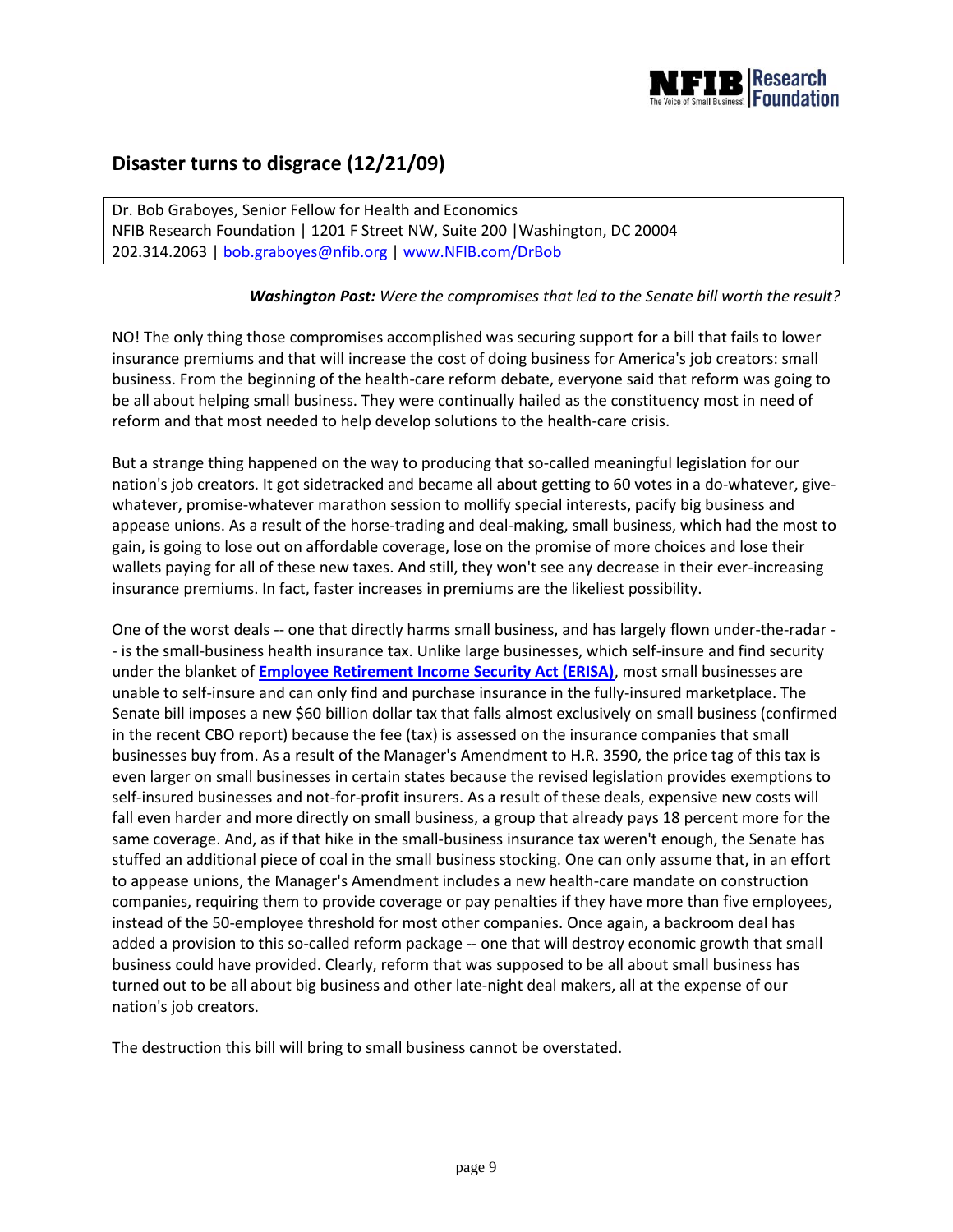

# **Doughnuts in the parking lot (12/15/09)**

Dr. Bob Graboyes, Senior Fellow for Health and Economics NFIB Research Foundation | 1201 F Street NW, Suite 200 |Washington, DC 20004 202.314.2063 | [bob.graboyes@nfib.org](mailto:bob.graboyes@nfib.org) | [www.NFIB.com/DrBob](http://www.nfib.com/DrBob)

#### *Washington Post: Should the Senate have ditched the Medicare buy-in?*

No, thank you. Even supporters are doing doughnuts in the parking lot trying to explain away the holes in this idea; the buy-in takes a really bad concept (the public option) and makes it worse. It sends sick people careening into one market and healthy people hurtling in the opposite direction, wreaking havoc with premiums on both sides. Those buying in would almost certainly require heavy subsidies, adding another open-ended burden on the federal budget. Not only would this do nothing to cut costs, it would actually expand and extend the biggest cost problem of all - Medicare's fee-for-service structure. It would enrage doctors, who already feel underpaid by Medicare. And it could well accelerate the collapse of the Medicare Trust Fund and, in doing so, put current and future Medicare recipients at risk. This one has "FAIL" stamped all over it in red ink.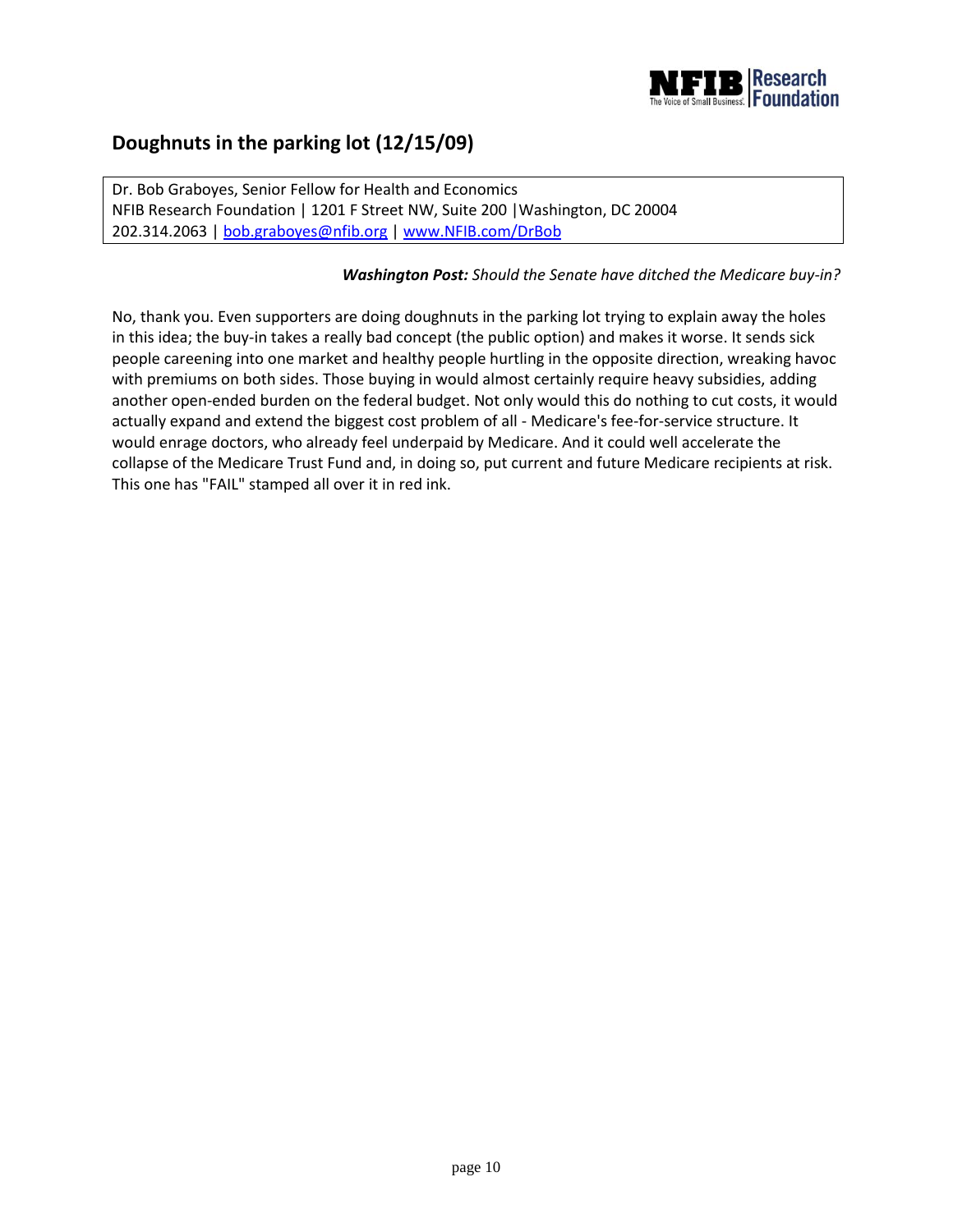

# **With a huge pen and sharp scissors (11/30/09)**

Dr. Bob Graboyes, Senior Fellow for Health and Economics NFIB Research Foundation | 1201 F Street NW, Suite 200 |Washington, DC 20004 202.314.2063 | [bob.graboyes@nfib.org](mailto:bob.graboyes@nfib.org) | [www.NFIB.com/DrBob](http://www.nfib.com/DrBob)

#### *Washington Post: How would you amend Majority Leader Harry Reid's bill?*

Let's start on a positive note: the Senate Finance Committee worked hard to try to make its bill palatable to small business. A number of business-friendly provisions made their way into the Majority Leader's bill. The SHOP health insurance exchanges come to mind; so do insurance market reforms and some opportunities for individual choice in health insurance.

The Senate bill is not the hopelessly unsalvageable House bill. That said, its good points are still greatly overshadowed by its negatives. It will take a lot of work to make the Senate bill acceptable to small business. But since you ask, here's a holiday wish-list:

- More effort to get costs down without damaging quality of care. Wider coverage is great, but cost-cutting has to be up and running from Day One.
- Get rid of the public option. This time-wasting afterthought of an idea would wreck private insurance markets and do nothing to bring costs down.
- Lose the employer mandates. Employer mandates are still job-killers, and exemptions don't change that fact.
- Reduce the torrent of red-tape that the bill wraps around small business.
- Stop the erosion of consumer-driven health insurance products like HSAs, HRAs and FSAs.
- Chuck the accounting tricks so Americans properly compare costs and benefits. A prime example is starting costs in 2010 but delaying reforms till 2014. Another is the now-you-see-it, now-youdon't doc fix.
- Eliminate the CLASS Act an enormously expensive new entitlement rising up as Medicare and Medicaid are sinking financially.
- Consider seriously the impact a rapid swelling of Medicaid will have on states and the taxpayers (including small business) in those states.
- Add in some real medical liability reform. This issue takes a terrible toll on the doctor-patient relationship, and there's little evidence that our tort system does much to improve health.
- Do more to permit Medicare to shift out of its rusting fee-for-service reimbursement system that increases costs and diminishes quality.
- Index taxes (e.g., the high-cost policy excise tax and the Medicare payroll tax increase) to inflation to avoid creating more AMT-like monstrosities.
- While we're on the Medicare payroll tax expansion, how about if we forget about it altogether? Payroll taxes -- even restricted ones -- diminish the incentive to create jobs. There is also a slippery slope aspect to this tax in that, for the first time, funds collected for Medicare will be diverted to other uses.
- Stop adding tax inequities that further burden small business. A prime example is the insurer tax that falls mostly on the fully insured market.
- Give tax parity to those getting insurance through the group and individual markets, and make sure that the self-employed enjoy this parity, as well.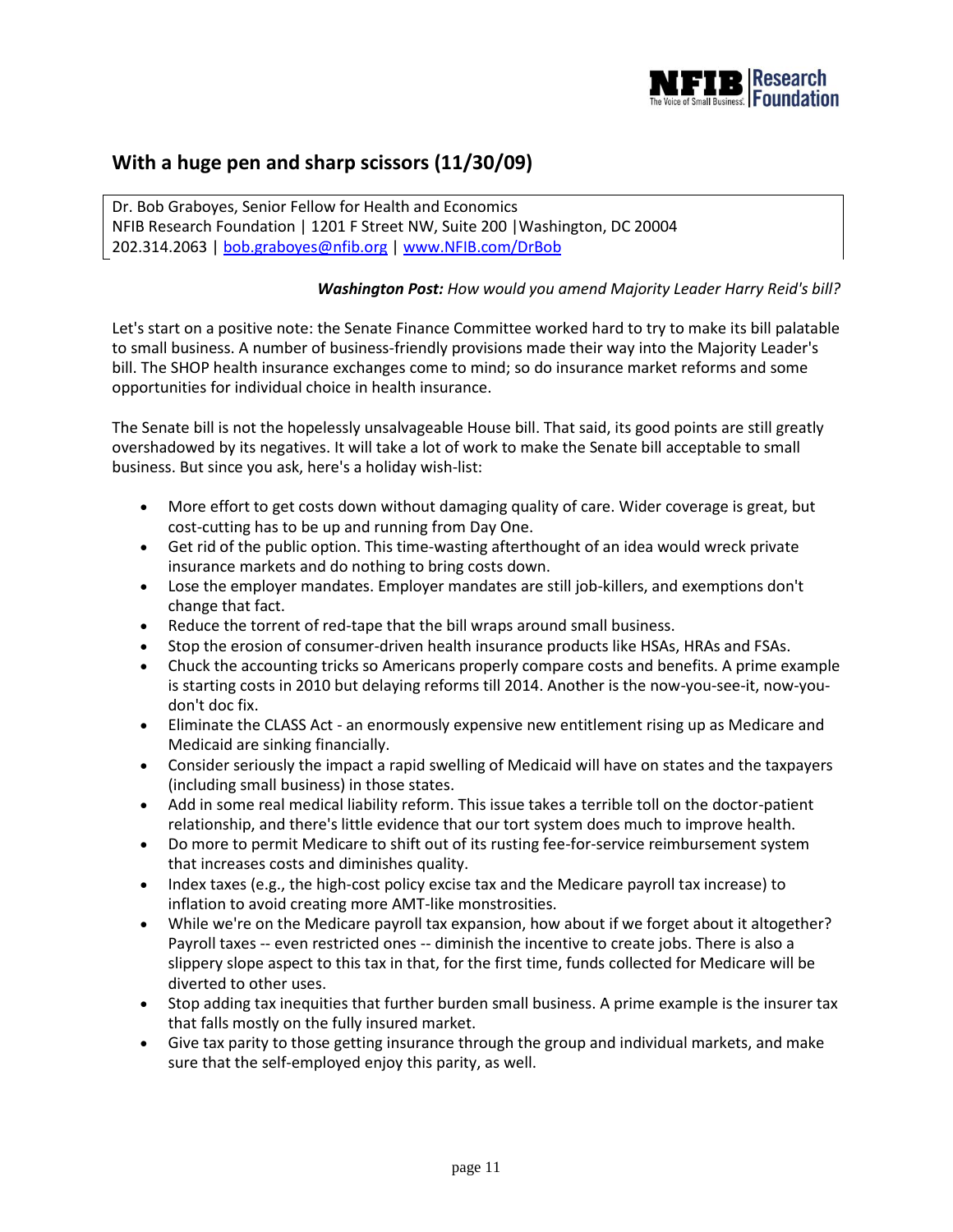

# **Not Lucy Ricardo, but not Godot (11/18/09)**

Dr. Bob Graboyes, Senior Fellow for Health and Economics NFIB Research Foundation | 1201 F Street NW, Suite 200 |Washington, DC 20004 202.314.2063 | [bob.graboyes@nfib.org](mailto:bob.graboyes@nfib.org) | [www.NFIB.com/DrBob](http://www.nfib.com/DrBob)

*Washington Post: President Obama has said he wants to sign health-care legislation by year's end, but is this deadline necessary or feasible?*

It's better to take more time rather than rush through a Pandora's box of perverse incentives like the 1,900-page House bill (HR 3962). The quality of the reform is far more important than the date of enactment. At the same time, that doesn't mean it's OK to kick back and relax for another 15 to 20 years.

Open the House bill and out flies a menagerie of stinging things: Job-killing employer mandates, payroll taxes and surtaxes. Hazy market rules to be set and re-set by a powerful "Health Choices Commissioner." A public option menacing private markets and amplifying the financial disasters of Medicare and Medicaid. Onerous red-tape and reporting requirements for firms and individuals. Dozens of new government agencies. New incentives for lawsuits. And a staggering price tag, according to the nonpartisan **[Centers for Medicare and Medicaid Services \(CMS\)](http://thehill.com/homenews/house/67791-cms-house-health-bill-will-hike-costs-289b?page=3)** and the **[Lewin Group](http://www.lewin.com/content/publications/The%20Peterson%20Foundation%20Report.pdf)** (which analyzed an earlier, but similar, version of the bill).

Reform that improves on the status quo must meet several conditions: Lower costs over the long haul. No damage to the quality of health care. No bureaucrats interfering with doctor-patient decisions about care. Easier shopping for health insurance. And above all, no threat to Americans' financial security.

HR 3962 fails on these counts and more. Far better to tear off a few more calendar pages than to rush through a destructive assault on one-sixth of the U.S. economy. No segment of society needs reform more than small business does. Millions of independent firms and their employees have struggled with suffocating costs and administrative burdens for nearly a generation. The status quo is unacceptable, but the House bill shows how to make things even worse.

So what's the ideal pace for the Congressional proceedings? The actual pace seems to alternate **[Waiting](http://www.amazon.com/Samuel-Beckett-Waiting-Critical-Interpretations/dp/0791097935/ref=sr_1_1?ie=UTF8&s=books&qid=1258558681&sr=8-1)  [for Godot](http://www.amazon.com/Samuel-Beckett-Waiting-Critical-Interpretations/dp/0791097935/ref=sr_1_1?ie=UTF8&s=books&qid=1258558681&sr=8-1)** (talk, talk, talk) and **[Lucy](http://www.tvland.com/photogallery/photos/I-Love-Lucy-Chocolates.jpg)** and **[Ethel](http://www.youtube.com/watch?v=yx1rx_dDVF4)** in the chocolate factory (1,900-page dump-and-vote). Something in the middle would be nice.

------

(NOTE: At this writing, the new Senate bill isn't out yet.)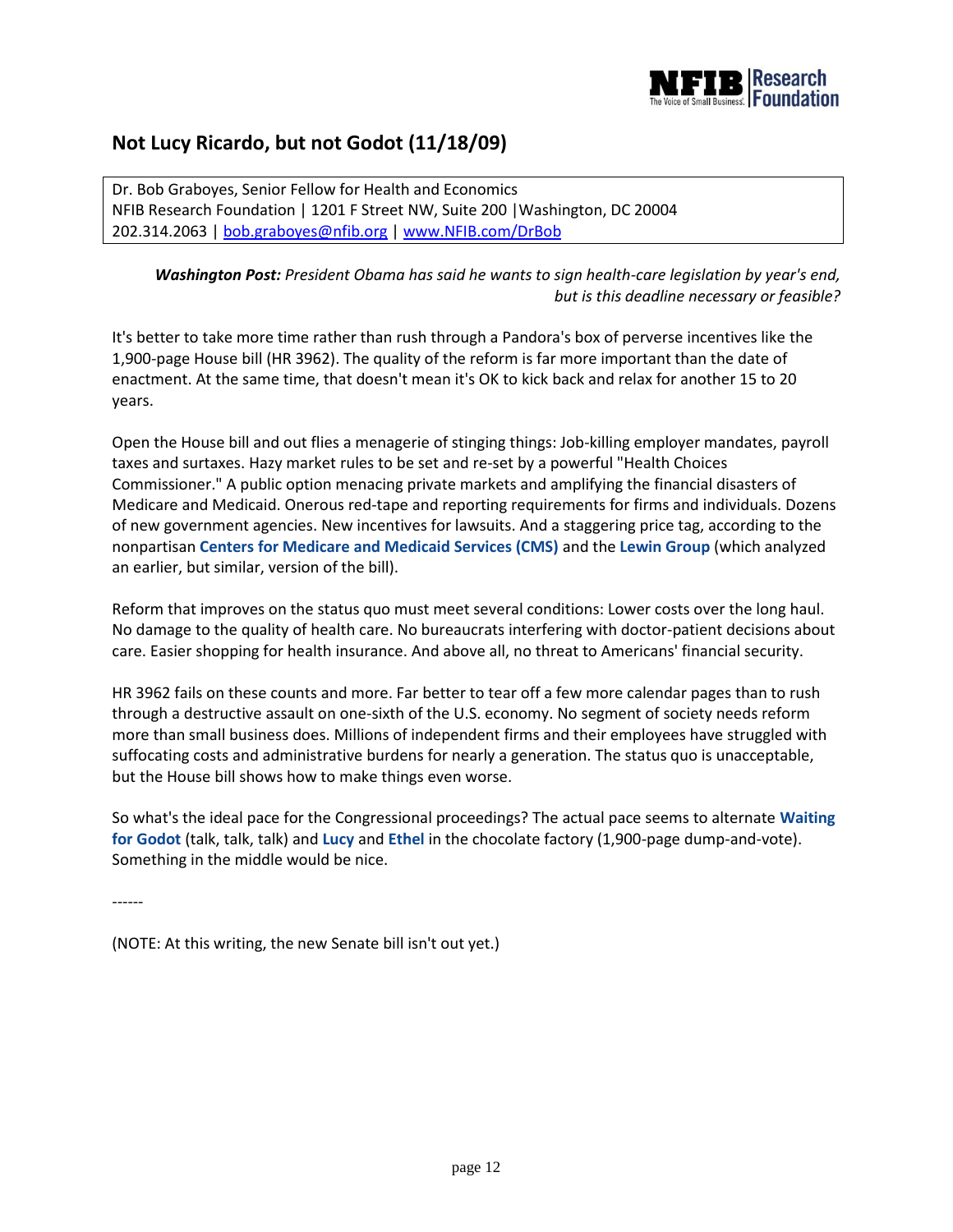

## **Start with a smaller burger (11/3/09)**

Dr. Bob Graboyes, Senior Fellow for Health and Economics NFIB Research Foundation | 1201 F Street NW, Suite 200 |Washington, DC 20004 202.314.2063 | [bob.graboyes@nfib.org](mailto:bob.graboyes@nfib.org) | [www.NFIB.com/DrBob](http://www.nfib.com/DrBob)

*Washington Post: Even if health reform is enacted this year it will take years to implement. What are some things that can be done immediately to improve the health of the nation?*

What can be done to improve the health of the nation immediately? Meaning the next year or two or three? Three points: (1) Individuals can do many things to improve health in a short time-span; (2) Government has very few tools to improve health in a hurry; and (3) There is a short-term/long-term problem in the current Congressional bills.

A determined individual can do much to improve his or her health fairly rapidly: eat less food, eat healthier food, get more exercise, stop smoking, drive more carefully, avoid drugs, enjoy more leisure, have checkups and follow your doctor's advice. "Personal responsibility" sounds trite, but it's the surest way to improve health. The improvements can start this afternoon, without an act of Congress or the president's signature. You know more about what you're doing wrong better than anyone else ever will.

Government can do things that improve health - drastically sometimes - but generally with long timelags. A few public-sector actions might yield rapid, albeit modest, improvements: Remove legal prohibitions preventing doctors, hospitals and other providers from coordinating care. Require more transparency from insurers and providers so patients can make better choices. Enact tort reform, thereby improving doctor-patient relationships. Above all, do a better job of managing the programs we already have; 10 to 12 million Americans are already eligible for Medicaid or SCHIP today but go uninsured because they don't make it through the programs' red-tape. Public-option enthusiasts ought to ponder that those 10 to 12 million comprise 20 to 25 percent of America's uninsured.

Finally, since we're talking about timing, I'll mention a related concern. As this week's question implies, the current bills provide relatively few tangible benefits until four or five years after passage. Yet huge taxes and fees begin to bear down immediately, especially on small business owners and employees. Our economy is fragile, and it's deeply problematic to ask people and businesses to bear heavy new assessments in exchange for the promise of improvements (many of them questionable) years down the road. The effects will mean higher unemployment and lower income (especially for low-wage workers) and such losses affect workers' health as well as their wealth.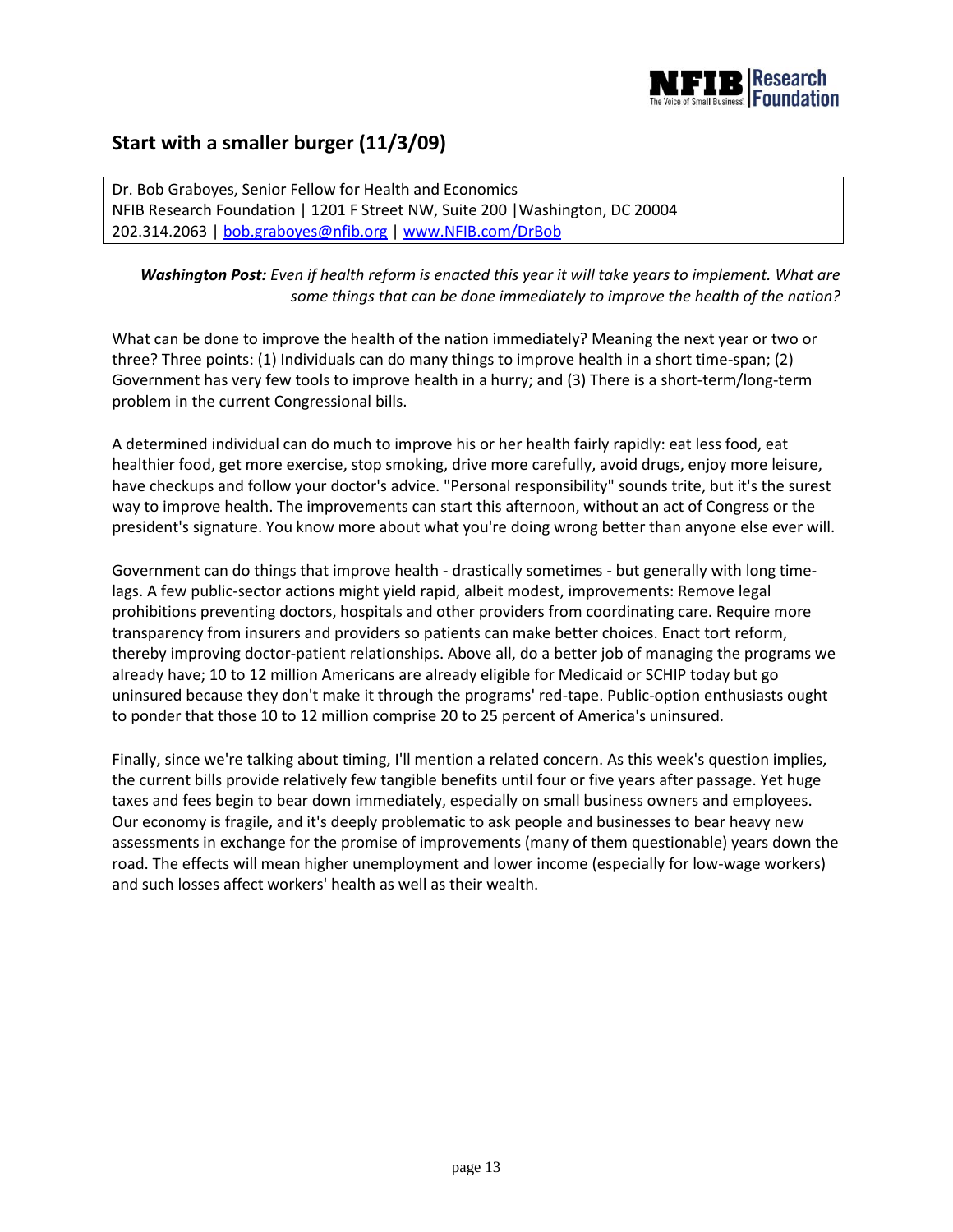

## **Not enough, and yet too much (10/29/09)**

Dr. Bob Graboyes, Senior Fellow for Health and Economics NFIB Research Foundation | 1201 F Street NW, Suite 200 |Washington, DC 20004 202.314.2063 | [bob.graboyes@nfib.org](mailto:bob.graboyes@nfib.org) | [www.NFIB.com/DrBob](http://www.nfib.com/DrBob)

### *Washington Post: Do the current health-care proposals go far enough in cutting health-care costs?*

All the bills currently under consideration need to focus more heavily on containing costs and restraining spending growth. Unfortunately, some of the bills would do the exact opposite, piling on new costs and pushing them upwards for years to come. For small business, this is deeply troubling.

Current legislative proposals heavily emphasize insuring the uninsured, rather than bringing down costs for those who already have insurance. Coverage expansion is an admirable goal but adds costs rather than subtracting them. Similarly, there are new incentives for wellness and prevention - also admirable, **[but also cost-increasing](http://healthcarecostmonitor.thehastingscenter.org/louiserussell/a-persistent-myth/)**. To its credit, the Finance Committee bill has a number of positive features, notably the design of and rules for health insurance exchanges for small-business owners and employees.

All proposals require tremendous amounts of new money over the next 10 to 20 years, as seen in the Congressional Budget Office **[forecasts](http://www.cbo.gov/publications/collections/health.cfm)**. Moreover, CBO forecasts don't include the bills' massive new costs on states, employers and individuals. For states, proposed **[Medicaid expansions](http://www.washingtonpost.com/wp-dyn/content/article/2009/10/04/AR2009100403185.html?hpid=moreheadlines)** could endanger credit ratings and/or force higher taxes. For employers and individuals, ne[w employer mandates](http://www.youtube.com/watch?v=Fy7ljCnYH8Y) could further destroy jobs and reduce employee wages and employer profits.

Current proposals do too little to address some obvious targets for reform, like Medicare and malpractice. Medicare's antiquated fee-for-service reimbursement system is the biggest cost-driver of them all; FFS demolishes incentives for different providers to work together to cut costs and improve care. These misaligned incentives bleed over into Medicaid and private insurance. **[Malpractice reform](http://www.cbo.gov/doc.cfm?index=10641)** would have a modest cost-cutting effect, but it's still worth doing and it's nowhere in sight in the proposed legislation.

In other ways, current bills try too hard to constrain costs in ways that cannot work. They give government entities too much cost-cutting responsibility. No matter how well-intentioned, government can never be agile enough to micromanage the healthcare of 300 million Americans. In trying, they end up harming the very people they intend to help. And given the financial train wrecks of Medicare, Medicaid, **[MaineDirigo](http://business.mainetoday.com/news/060820bragdon.shtml)**, **[TennCare](http://nashville.bizjournals.com/nashville/stories/1999/12/27/editorial1.html)** and **[Keiki Care](http://www.kaisernetwork.org/Daily_reports/rep_index.cfm?DR_ID=55053)**, a public option is the least-defensible cost-cutting idea of all. Real cost-cutting has to come from the bottom up - from millions of consumers, employers and providers in markets where insurers face real competition.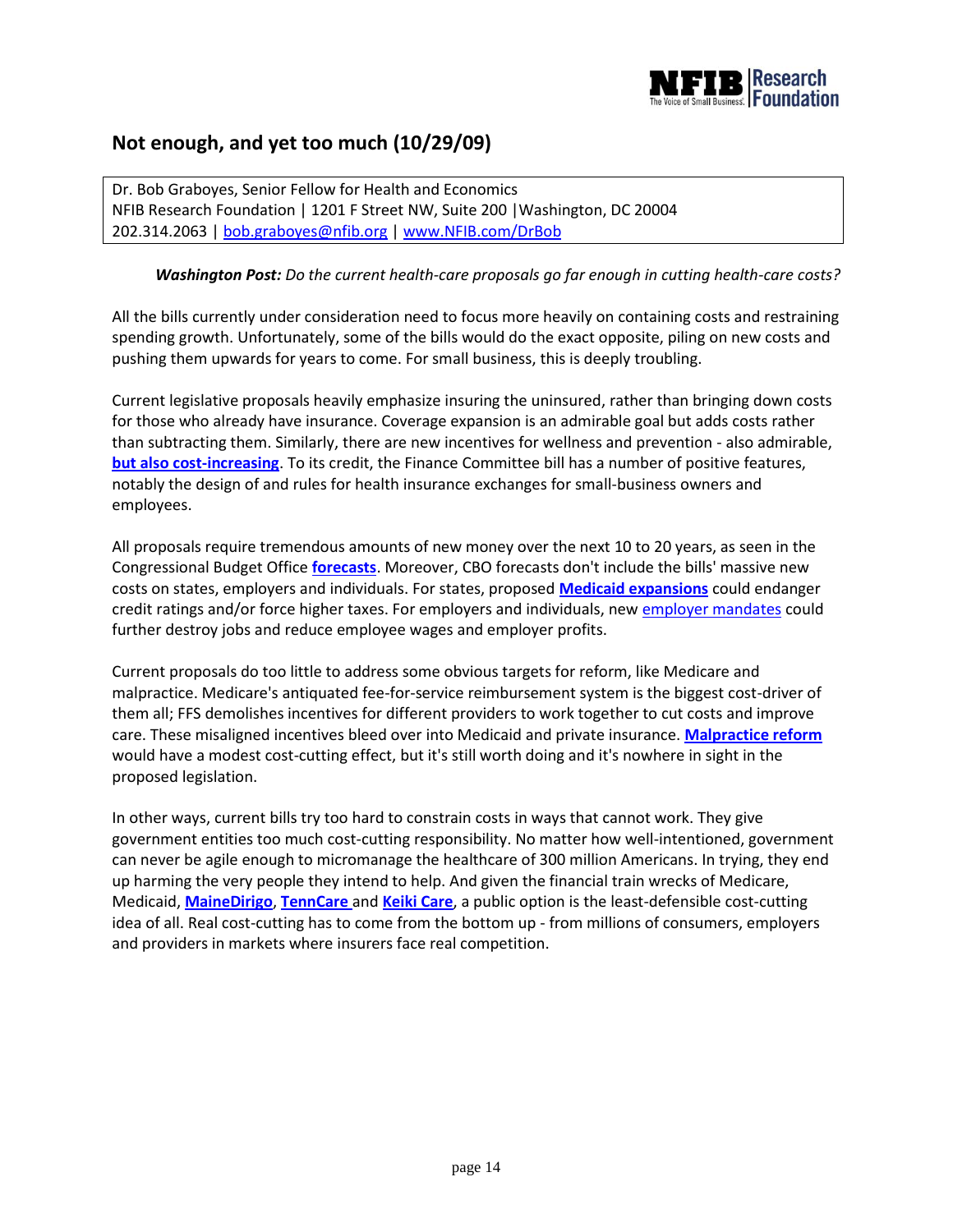

## **Westminster health-care show (10/22/09)**

Dr. Bob Graboyes, Senior Fellow for Health and Economics NFIB Research Foundation | 1201 F Street NW, Suite 200 |Washington, DC 20004 202.314.2063 | [bob.graboyes@nfib.org](mailto:bob.graboyes@nfib.org) | [www.NFIB.com/DrBob](http://www.nfib.com/DrBob)

*Washington Post: Which country has the best health-care system and why? Can the U.S. follow its model?*

"Best health-care system" is like "best in show" at the **[Westminster Kennel Club](http://views.washingtonpost.com/healthcarerx/panelists/2009/10/www.westminsterkennelclub.org)**. In both cases, biased judges blend dozens of variables, using arbitrary weights, into a single ranking. One bowtied emcee declares, "The French health-care system!" The other proclaims, "The Chihuahua!" The worst dog-show statistic in existence is the World Health Organization's "U.S. is No. 37" -- a number that means nothing but makes Hollywood health mavens bark and howl.

But since you ask ... America has a better claim than any other country to the title "best health-care system." No other country can match our strengths. But we clearly have weaknesses -- some of them very serious. While the rest of the world is a great place to look for ideas, there's no single model we can or should adopt. We have our problems, and they have theirs.

America's health-care costs are high and increasing steadily. These costs are killing business, particularly small business. A responsible American can find himself uninsured and uninsurable (e.g. lose your job and develop a serious medical condition). And, sadly, some American patients suffer and die unnecessarily due to medical errors (as do people in other countries).

We can learn from other countries if we first recognize their problems. Canada has lower costs than America, but their costs are also rising rapidly. In Europe, few go without health insurance, but cancer patients die more quickly than in America. British hospitals have appalling infection rates. European statistics seriously understate infant mortality rates. Ironically, many countries are adopting Americanstyle elements to solve their own problems.

Knowing all this, other countries do offer success stories we might want to emulate. Switzerland and the Netherlands have achieved near-universal coverage through private insurance markets -- no public option needed. Their insurers willingly cover ill people, thanks to risk-adjustment systems. Canada and the United Kingdom have far better medical liability laws than ours. Health savings accounts have seen some success in South Africa and Singapore. France excels at critical care, while India and Thailand bring state-of-the-art managerial techniques to hospitals serving an international clientele.

The challenge for America is to find multinational best practices and graft them onto America's existing infrastructure. That's harder than looking for a single off-the-rack model to adopt, but it's far more productive.

In the end, who cares if the judges cite 57 reasons for choosing the Chihuahua over the Siberian Husky? For that matter, maybe the winner should be a mutt. So it is with health-care systems.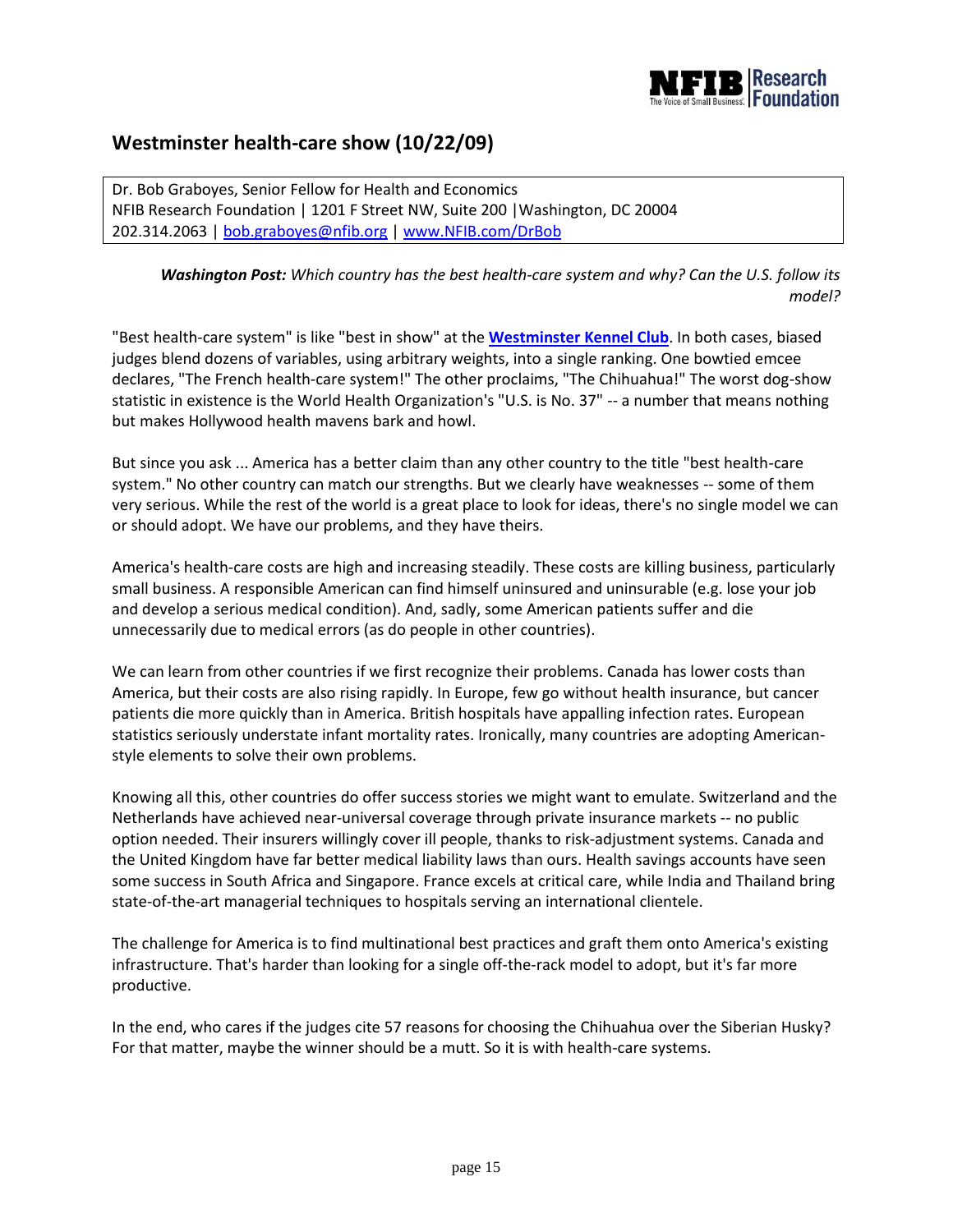

## **Killer Tax on Low-Income Workers? No! (10/7/09)**

Dr. Bob Graboyes, Senior Fellow for Health and Economics NFIB Research Foundation | 1201 F Street NW, Suite 200 |Washington, DC 20004 202.314.2063 | [bob.graboyes@nfib.org](mailto:bob.graboyes@nfib.org) | [www.NFIB.com/DrBob](http://www.nfib.com/DrBob)

*Washington Post: Should health-care reform include an employer mandate?*

The Finance Committee was right to keep an employer mandate out of health reform. It's a bad idea in good times. It is a *really* bad idea during a deep recession and has no place in health-care reform.

An employer mandate (or equivalent payroll tax or play-or-pay) is inefficient for several reasons: It doesn't reduce health-care costs and, instead, substitutes a hefty and direct penalty on the very people struggling to pay for insurance. It does nothing for the unemployed, self-employed or early retirees. It harms small and vulnerable firms, ultimately costing the economy jobs and revenue, which is particularly destructive in the current economic environment where hiring is stagnant and unemployment is climbing to nearly 10 percent.

There is consensus among most economists that an employer mandate is ultimately a tax on lowincome workers, depressing the wages of some and throwing others out of work. In fact, Obama adviser **[Larry Summers](http://www3.amherst.edu/~jwreyes/econ77reading/Summers)** explained how employer mandates cause unemployment among low-wage workers. Employer mandate advocates defend their position as "shared responsibility," an argument eloquently refuted by Obama adviser Ezekiel Emanuel and Victor Fuchs in "**[Who Really Pays for Health Care?: The](http://jama.ama-assn.org/cgi/content/extract/299/9/1057)  [Myth of Shared Responsibility](http://jama.ama-assn.org/cgi/content/extract/299/9/1057)**":

"Employers do not bear the cost of employment-based insurance; workers and households pay for health insurance through lower wages and higher prices. ... Failure to understand that individuals and households actually foot the entire health care bill perpetuates the idea that people can get great health benefits paid for by someone else. It leads to perverse and counterproductive ideas regarding health care reform."

An employer mandate would do its worst to small-business owners and employees. A 2009 **[NFIB study](http://www.nfib.com/Portals/0/PDF/AllUsers/NFIBStudy_HealthcareMandate.pdf)**  (and **[summary](http://www.nfib.com/Portals/0/PDF/AllUsers/MandatedHealthBenefits.pdf)**) predicted that an employer mandate could destroy 1.6 million jobs (over five years), around one million of them in small firms. An employer mandate is especially devastating for the newest and most vulnerable businesses. Mandates lay heavy burdens on small firms, increasing their administrative loads and causing additional cash-flow problems, especially during their first five years. A mandate gives employers strong incentives to cut wages, replace full-time employees with machines or exempt part-timers, or to turn to foreign outsourcing.

Forcing small businesses to provide a benefit they and their employees can't afford won't solve the problems of our health-care system.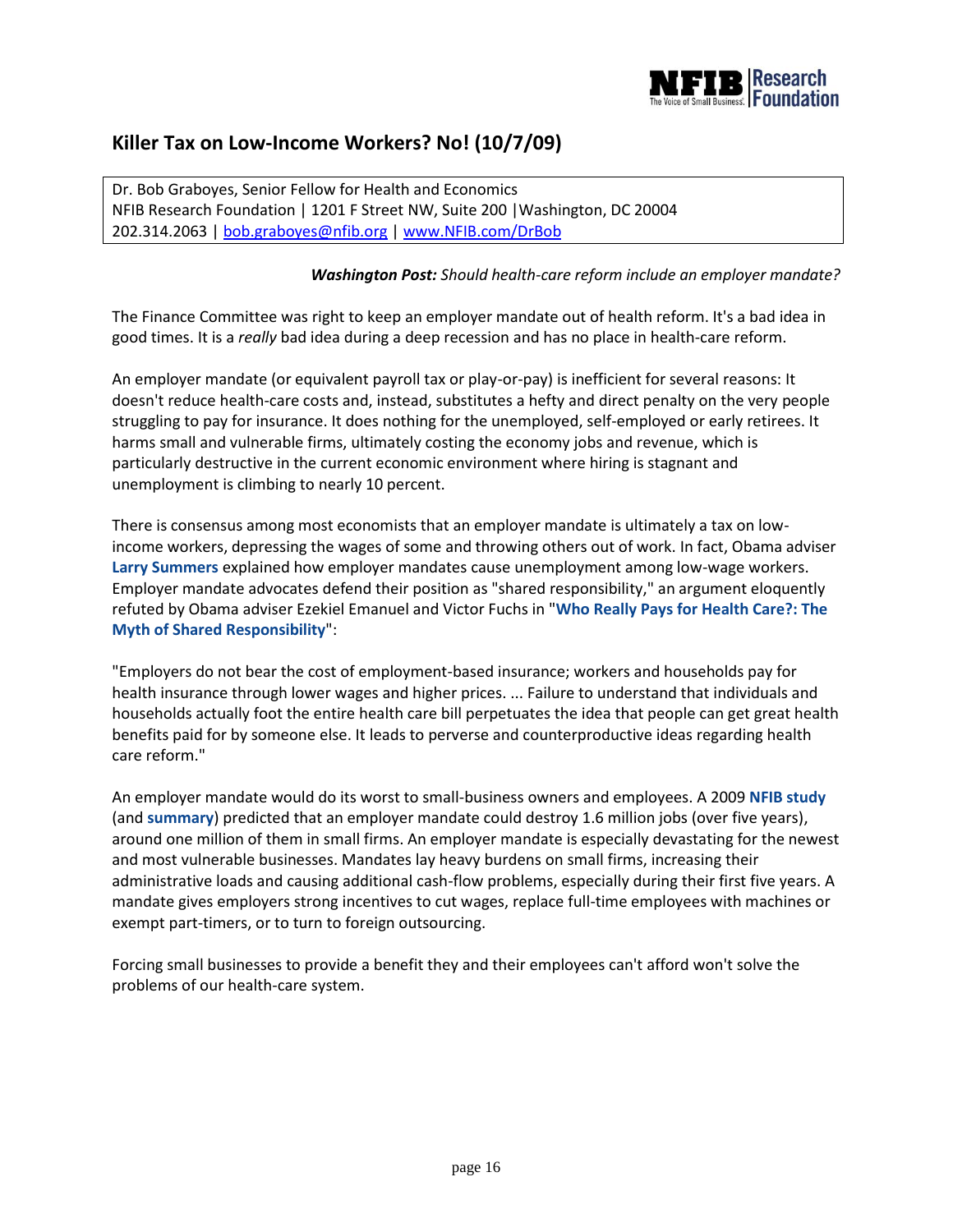

## **Malpractice Matters. We Can Do Better (9/17/09)**

Dr. Bob Graboyes, Senior Fellow for Health and Economics NFIB Research Foundation | 1201 F Street NW, Suite 200 |Washington, DC 20004 202.314.2063 | [bob.graboyes@nfib.org](mailto:bob.graboyes@nfib.org) | [www.NFIB.com/DrBob](http://www.nfib.com/DrBob)

> *Washington Post: How significant is the malpractice problem? What can be done to reduce defensive medicine and still protect patient rights?*

Depending on whom you ask, a broken medical liability system unnecessarily raises America's healthcare bill by somewhere between 2 and 10 percent. It's not what's pushing costs through the roof. (Technology, bad lifestyle choices and an aging population are better culprits.) But medical liability adds an extra blob of costs on top: 5 percent would equal \$130 billion a year.

Patients injured by physician negligence should have recourse, but too often our system punishes doctors who've done nothing wrong and fails to compensate patients who really have been wronged. Defensive medicine and doctor-patient mistrust are side effects.

An oft-cited example: a large percentage of obstetricians are sued in relation to cerebral-palsy births. Some research suggests that the result is lots more Caesareans being performed and relatively little change in cerebral palsy rates. C-sections raise the average cost of childbirth and make health insurance more expensive. Higher cost induces some decline in coverage. In addition, malpractice insurance costs and litigation fears drive some OB-GYNs to close their practices. Some places have been left with no practicing obstetricians, creating hardships for patients.

Generally, neither jurors nor judges are medical experts, so there's wide variation in the quality of rulings. Lawyers receive contingency pay, so bigger settlements mean bigger income. There's no penalty for filing frivolous lawsuits. Together, these factors generate strong incentives for plaintiffs to bring suit and for innocent defendants to pay settlements to avoid litigation and increased risk.

Some proposed solutions include: caps on non-economic damages, protections for doctors who selfreport errors, mandatory arbitration before initiating litigation, and expert-run health courts (similar to bankruptcy, patent, and drug courts). Other countries offer intriguing possibilities: Some prohibit contingency fees. In the United Kingdom and Canada, losers have to pay the winner's legal bills, so bringing nonsense suits is risky. New Zealand replaced its tort system with no-fault insurance.

Medical liability reform is mostly absent from the current health-care reform debate. That needs to change. We can do better.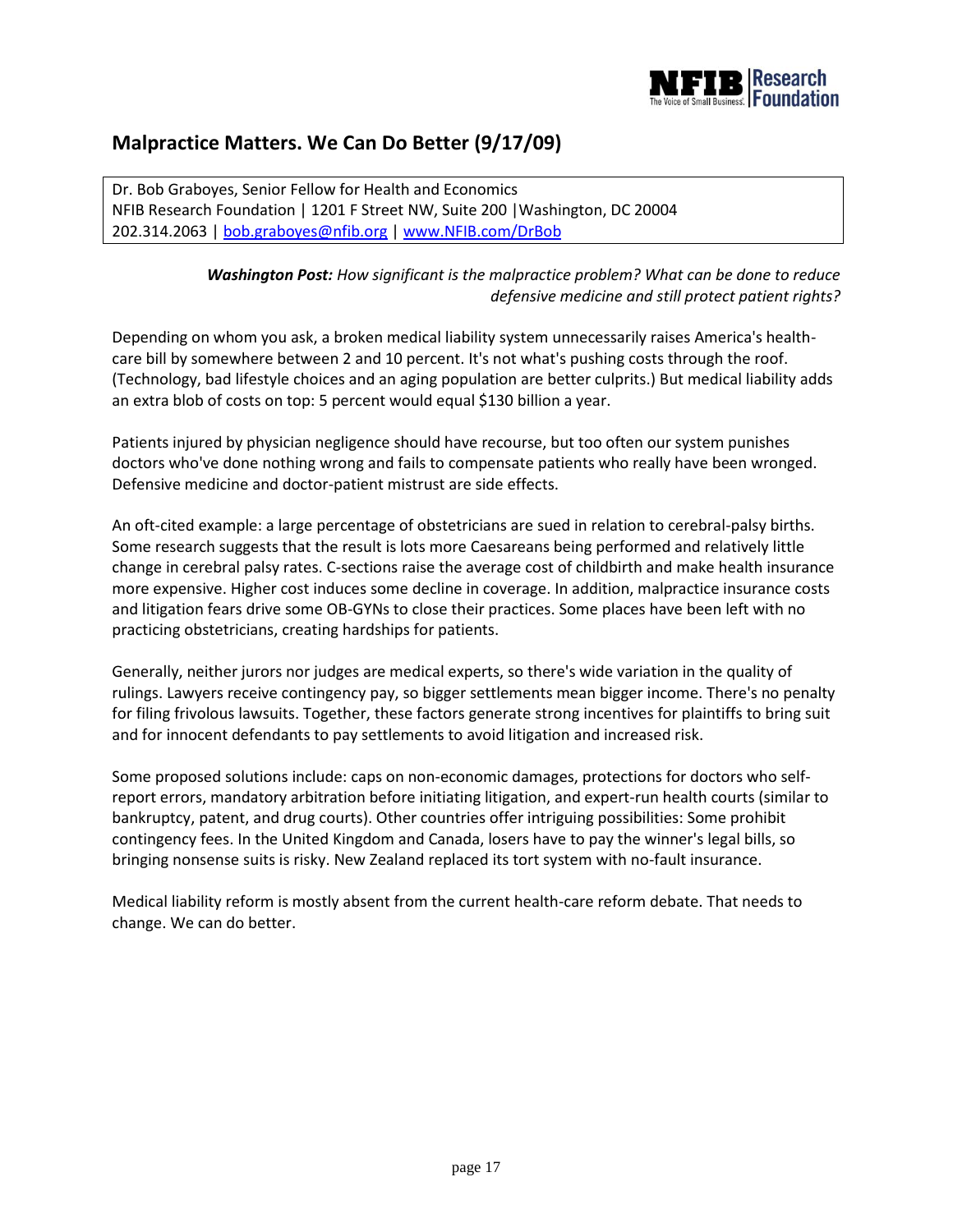

### **Umpire or Play Ball, Not Both (8/7/09)**

Dr. Bob Graboyes, Senior Fellow for Health and Economics NFIB Research Foundation | 1201 F Street NW, Suite 200 |Washington, DC 20004 202.314.2063 | [bob.graboyes@nfib.org](mailto:bob.graboyes@nfib.org) | [www.NFIB.com/DrBob](http://www.nfib.com/DrBob)

*Washington Post: Is a Public Option Necessary? Do you think that a government-sponsored health insurance option is needed to help control rising costs and "keep insurers honest," as President Obama says?*

With multiple public option proposals under discussion, I'll focus on the original: a government-run plan, competing with private insurers, whose existence is guaranteed by law and taxpayers. Such a plan would likely accelerate, not decelerate, the rise in costs.

If the public plan could compete on a level playing field with private insurers, it's hard to say how it would keep anyone honest. But a level playing field is unlikely. **[The Lewin Group](http://www.lewin.com/News/Article/15/)** predicted a public plan would rapidly and massively erode the private insurance market. An alternative possibility is that the public plan churns through money but ultimately fails; Maine's **[Dirigo](http://business.mainetoday.com/news/060820bragdon.shtml)**, **[Tennessee's](http://www.kaisernetwork.org/daily_reports/rep_index.cfm?hint=3&DR_ID=2331) [TennCare](http://nashville.bizjournals.com/nashville/stories/1999/12/27/editorial1.html)** and Hawaii's **[Keiki Care](http://www.kaisernetwork.org/Daily_reports/rep_index.cfm?DR_ID=55053)** are instructive cases.

Administrative efficiency? Our biggest public plan is Medicare and its costs are high. Claims that Medicare spends less than private insurers on administrative costs are based on a misreading of data (**[good explanation here](http://www.heritage.org/research/healthcare/bg2301.cfm)**). Plus, "administrative costs" doesn't even capture fraudulent claims, which some estimates place as high as 12 percent of Medicare's total expenditures. Google "Medicare" and "fraud" and you get 1.4 million hits.

Payments to providers? As I told a reader a few weeks ago: In 1965, President Johnson predicted Medicare would cost \$500 million per year (\$3.5 billion in 2009 dollars) and he considered that amount "a train wreck." This year, Medicare will actually spend over \$500 billion -- 143 times larger than LBJ's prediction. (It'll double again in around 10 years.) Medicare's \$30 to \$60 trillion long-term funding gap is on course to consume the entire federal budget by mid-century. Medicare's rigid, wasteful, antiquated reimbursement structure rewards doctors for poking, prodding, cutting and slicing, but not for getting patients healthy or keeping them that way.

Back to basics: I work on behalf of small businesses and they need rising costs to decelerate. That means making the private insurance market more competitive and empowering consumers and providers to find ways to restrain costs. Asking the government to be both umpire and player is no way to get that job done.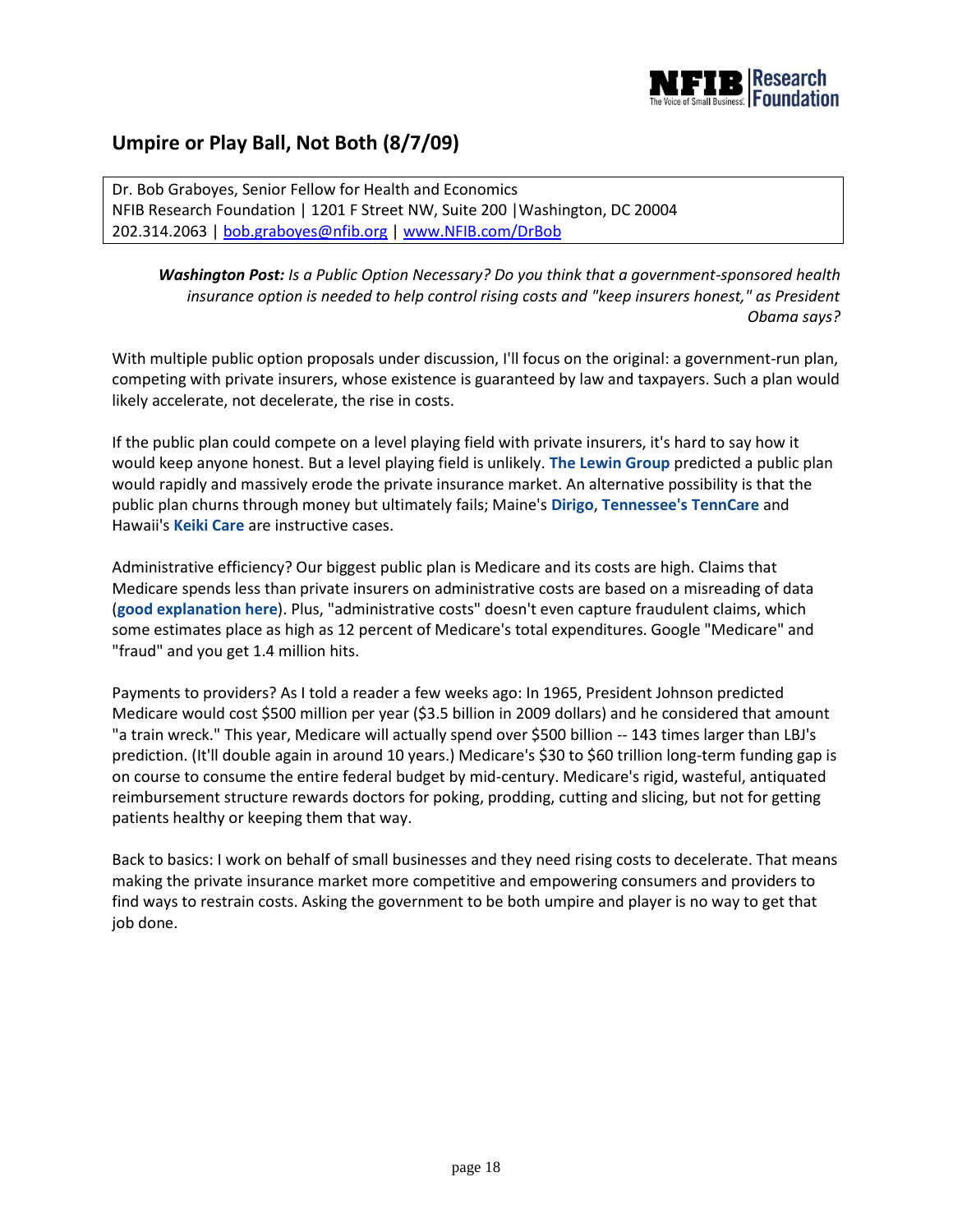

## **Amending Marshal Lyautey (7/29/09)**

Dr. Bob Graboyes, Senior Fellow for Health and Economics NFIB Research Foundation | 1201 F Street NW, Suite 200 |Washington, DC 20004 202.314.2063 | [bob.graboyes@nfib.org](mailto:bob.graboyes@nfib.org) | [www.NFIB.com/DrBob](http://www.nfib.com/DrBob)

### *Washington Post: What does the delay in voting mean for the chances of a health-care bill passing?*

My job is policy, not political prognostication, but here's my guess: Delaying the House vote till after recess means a bad bill doesn't become a bad law that harms small business - and just about everyone else. The present H.R. 3200 is an unworkable bill. (**[Here are 10 reasons why.](http://www.fixedforamerica.com/pressreleases/view.aspx?id=1431)**) Ramming it through the House on the fly could complicate the job of crafting any bill that helps small business, helps health care, and can pass both houses.

Reform is not a slam-bang, do-it-today, enjoy-it-tomorrow proposition. Small business needs relief in the short-term and the long-term. They need health-care costs to rise more slowly, and eventually decline, while preserving and improving quality of care. They need quality insurance at a price they can afford. Congress can't accomplish that with 1,000 or more pages of detailed prescriptions. A successful bill has to give consumers, providers, and firms sufficient flexibility to discover new ways to deliver quality care and coverage. The present House bill does exactly the opposite.

The Congressional Budget Office believes H.R. 3200 would accelerate health-care spending and create a tremendous fiscal drain. Delaying the vote by a few weeks will do little or no damage to long-run healthcare improvements. But passing a flawed bill or gumming up the legislative process with bills that can't pass can do enormous damage.

President Kennedy once spoke of France's Marshal Lyautey, who asked his gardener to plant a tree. In Kennedy's words, "The gardener objected that the tree was slow-growing and would not reach maturity for a hundred years. The Marshal replied, 'In that case, there is no time to lose, plant it this afternoon.'"

Kennedy's story is a great homily against procrastination. However, if the gardener has no planting soil or fertilizer, if his shovel is broken, if there's lightning and thunder outside and if the Marshal hasn't decided which kind of tree to plant - maybe waiting a few days is a good idea. ... That's kind of where things stand before recess.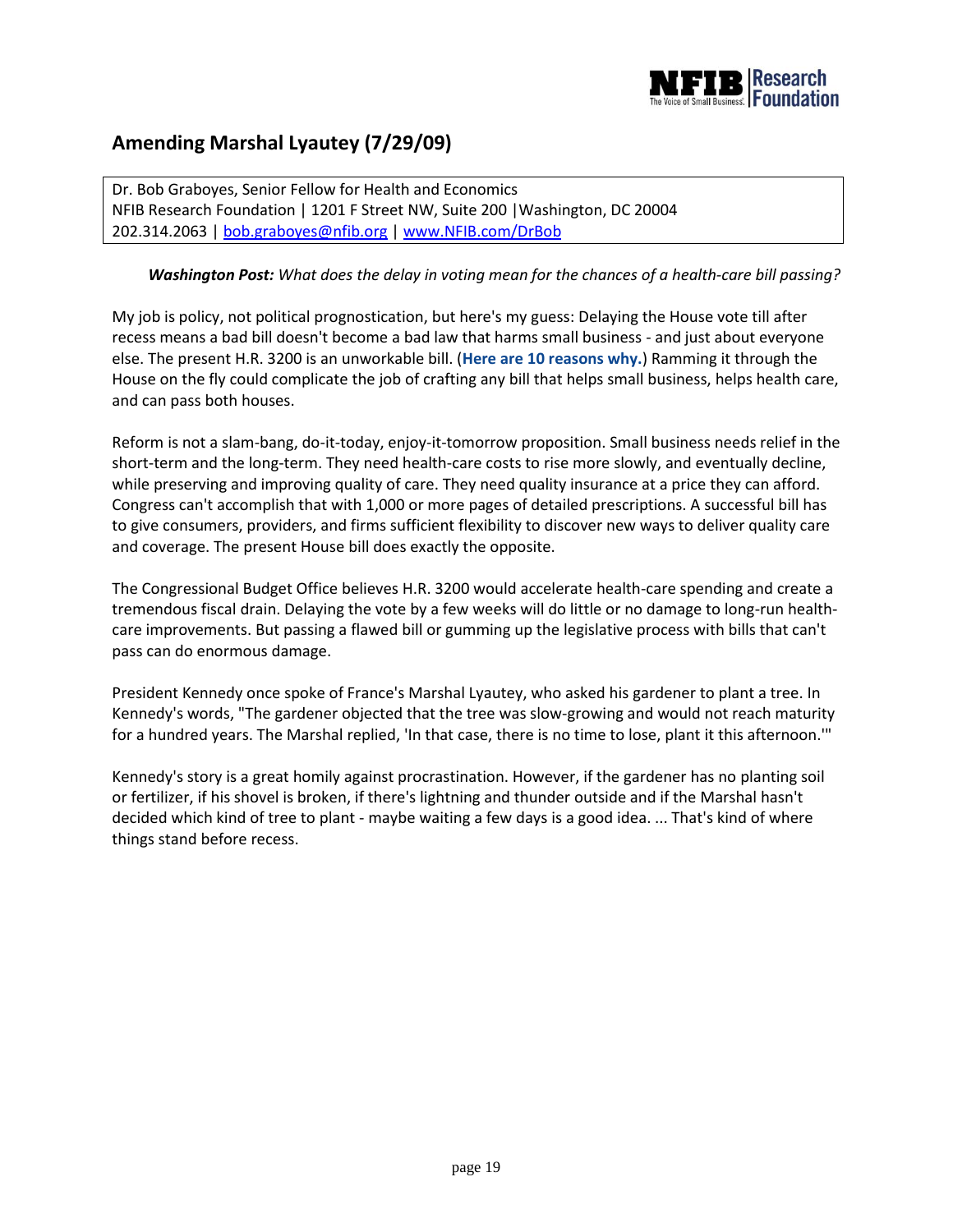

# **Rein Costs In or They'll Rein Us In (7/24/09)**

Dr. Bob Graboyes, Senior Fellow for Health and Economics NFIB Research Foundation | 1201 F Street NW, Suite 200 |Washington, DC 20004 202.314.2063 | [bob.graboyes@nfib.org](mailto:bob.graboyes@nfib.org) | [www.NFIB.com/DrBob](http://www.nfib.com/DrBob)

### *Washington Post: Are the Blue Dogs right to worry about the costs of a health-care bill?*

The Blue Dogs are right to worry about costs -- it's the No.1 worry for small business. If we don't rein in costs, costs will rein us in. Wages, profits, jobs and governments are sinking under swelling costs. The trend isn't sustainable. If we don't slow the growth, like housing prices, health-care price growth will eventually slow itself on top of our heads. For small business, where problems are most immediate and acute, reform requires better insurance markets and delivery systems.

The small business wish-list includes: Larger risk pools. Functioning insurance markets with competing private insurers. Insurance exchanges expediting transparency and transactions. Voluntary employer defined contributions. Information technology disseminating cost and outcomes information. Affordable benefit design options including consumer-driven health plans.

Small business and others need rational reimbursement and delivery systems to drive costs down. Medicare's fee-for-service structure should be scrapped so payments reward doctors for producing health, not for poking and cutting. Other reforms might include: Comparative effectiveness without government micromanagement. Coordinated care like Mayo or Geisinger. Consumer-friendly venues like Minute Clinics. Drug re-importation. Administrative simplification for providers and consumers.

It is only politically possible to rein in costs if we shed two surreal arguments: (1) Stop arguing that broader benefits (more coverage, more prevention, more technology) will lower costs. There may be lots of reasons to do these things, but they don't tend to cut costs. (2) Stop arguing that mandates to spend money will save money. One line I often hear is: "Force small business to buy insurance or pay massive payroll taxes and this will save small business money." I've seen this logic elsewhere - in emails pleading: "Kind Sir, if you will simply deposit \$12,000 in my bank account, I guarantee my late husband's bank will transfer \$1,200,000 to your account within seven days."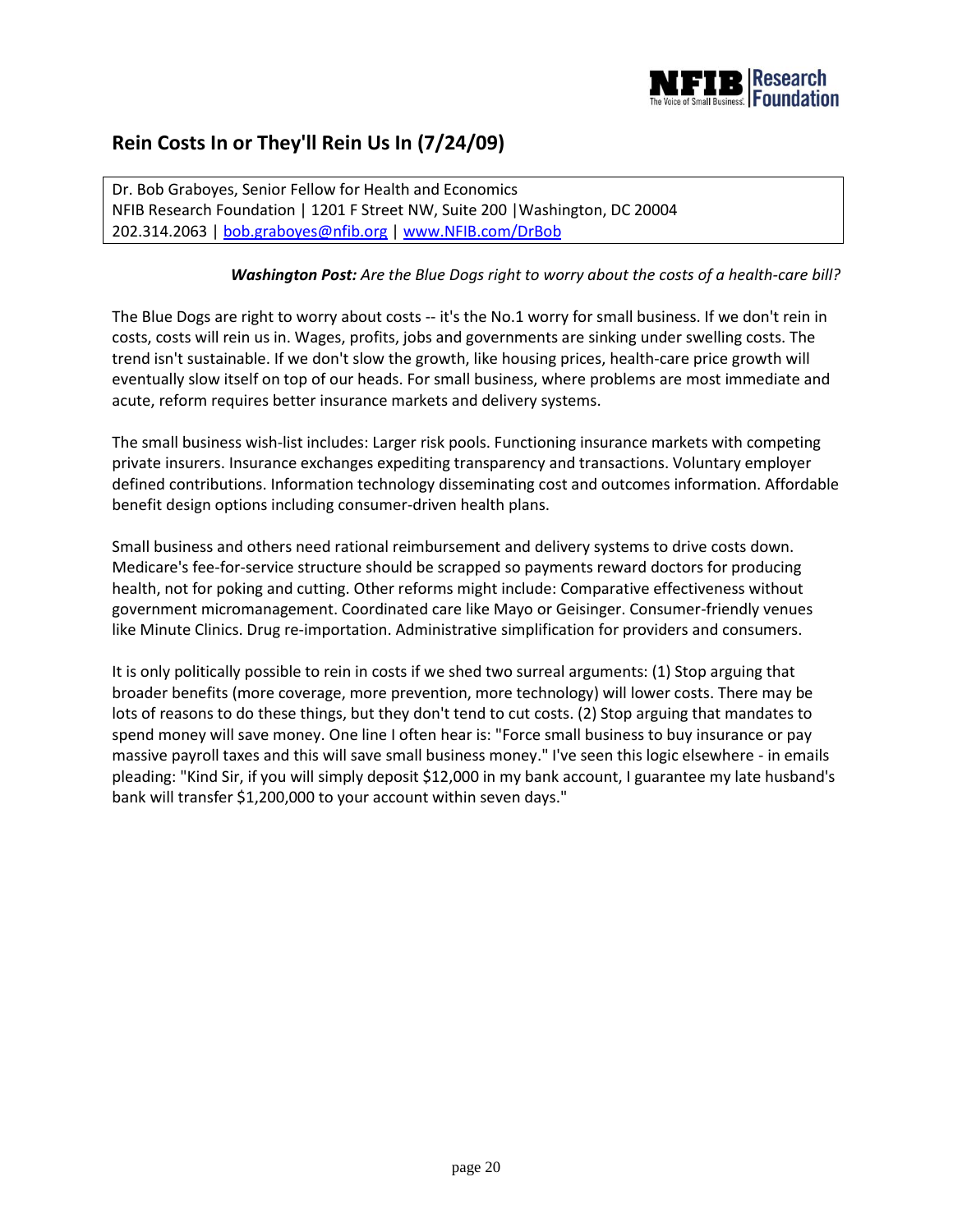

# **Only If You Like Killing Jobs (7/16/09)**

Dr. Bob Graboyes, Senior Fellow for Health and Economics NFIB Research Foundation | 1201 F Street NW, Suite 200 |Washington, DC 20004 202.314.2063 | [bob.graboyes@nfib.org](mailto:bob.graboyes@nfib.org) | [www.NFIB.com/DrBob](http://www.nfib.com/DrBob)

*Washington Post: What do you think of financing the health-care bill with a tax on the wealthiest Americans?*

Tax increases are a recipe for wrecking health-care reform and the economy simultaneously. They would increase unemployment, decrease incomes, push up short-term health-care spending and leave longterm spending unscathed. Plus, the whole contraption rests on a spurious definition of who is and is not wealthy, doing its inequitable worst to small business owners and employees.

Let's begin with the spurious "wealthiest Americans:" 75 percent of small business owners (S corps, partnerships, sole proprietors) report business earnings on their **[individual income taxes](http://finance.senate.gov/hearings/testimony/2008test/060508dmtest.pdf)**. Typically, they reinvest the after-tax portion back into their firms to expand markets, hire employees, build facilities and buy supplies. For many, these new taxes would sap their biggest funding source, choking business growth and job creation. Bad idea in good times; terrible idea in a deep recession.

This tax most severely damages those firms experiencing the greatest success and producing the most new jobs. One-third of small business owners employing 20 to 200 employees earn more than \$250,000 (after taxes and expenses). This bill effectively tells them, "Slow down. Don't grow. Don't create so many jobs." Even if an owner takes home very little and plows the lion's share into new jobs, this bill treats him as if he's **[the guy on the Monopoly board](http://www.hasbro.com/common/images/products/016122d17305_Main400.jpg)** with cash flying out of tuxedo pockets.

In the short-term, the House bill would drive health-care utilization and prices upward. In the long-term, the bill would do little or nothing to push expenditures downward. The House should **[examine](http://www.nytimes.com/2009/07/16/us/16hospital.html?_r=1)** how the **[2006](http://www.rasmussenreports.com/public_content/politics/states_general/massachusetts/massachusetts_26_consider_state_s_health_care_reform_a_success)** Massachusetts **[reforms](http://healthcare-economist.com/2009/06/09/50-days-to-see-a-doctor-in-bostonis-massachusetts-universal-coverage-laws-the-cause/)** are **[unraveling](http://www.letstalkhealthcare.org/ma-health-reform/a-costly-wrinkle-in-the-merged-market/)**. The Bay State sought universal coverage while giving consumers and providers no incentive to economize. This coverage-before-cost gambit now imperils the state's fiscal stability and the state is beginning to **[dismember](http://www.boston.com/news/local/massachusetts/articles/2009/06/24/state_cuts_its_health_coverage_by_115m/)** health-care **[reform](http://www.boston.com/bostonglobe/editorial_opinion/oped/articles/2009/06/28/the_forbidding_arithmetic_of_healthcare_reform/)** itself.

**[President Obama](http://www.washingtonpost.com/wp-dyn/content/article/2009/07/12/AR2009071201921.html)** calls the rapid rise in health-care costs "a threat to our economy" and a "ticking time bomb for the federal budget." The House Bill's tax increases would mainly serve to speed up the ticking.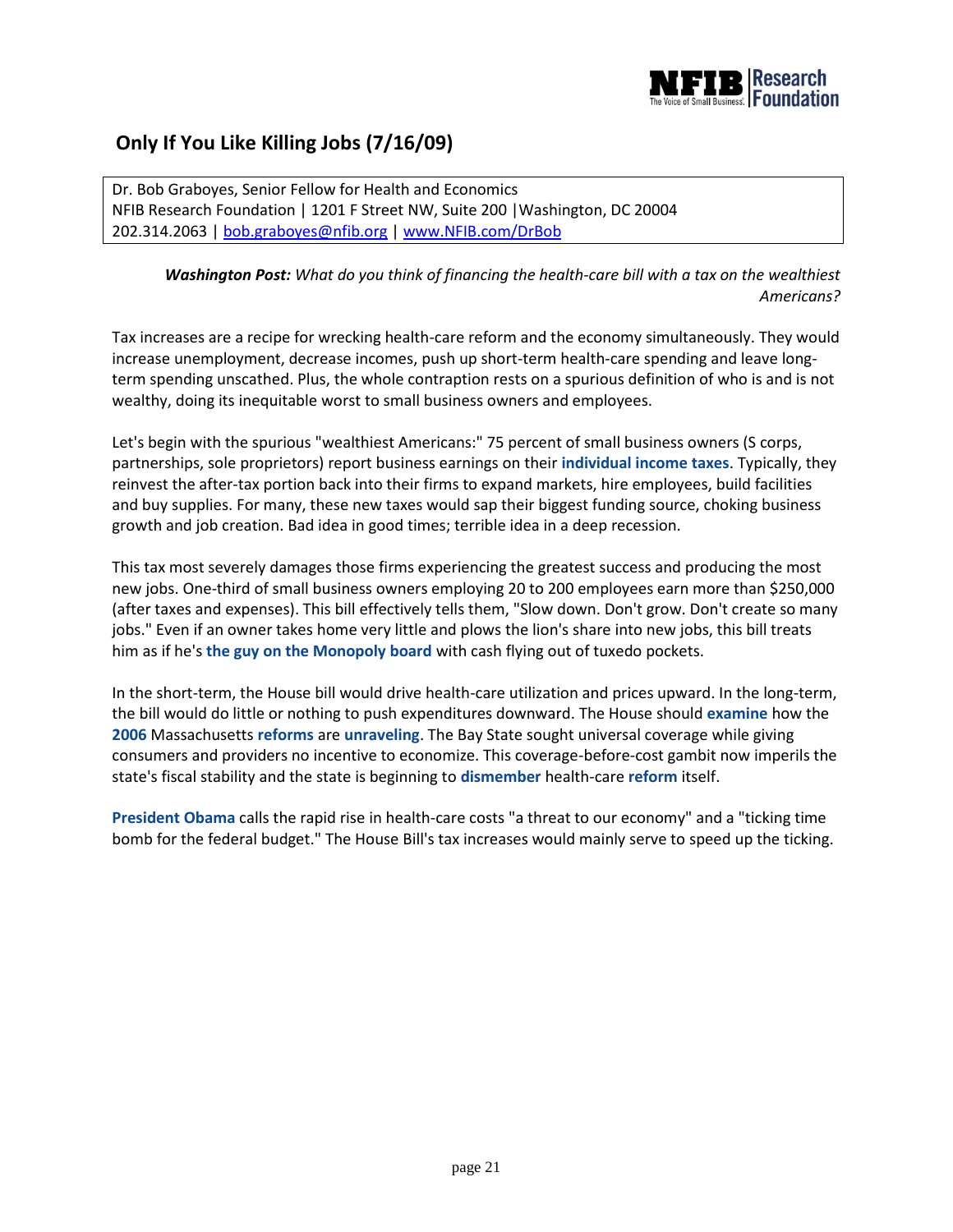

# **Innovation, Timeliness, Choice, Quality (7/2/09)**

Dr. Bob Graboyes, Senior Fellow for Health and Economics NFIB Research Foundation | 1201 F Street NW, Suite 200 |Washington, DC 20004 202.314.2063 | [bob.graboyes@nfib.org](mailto:bob.graboyes@nfib.org) | [www.NFIB.com/DrBob](http://www.nfib.com/DrBob)

*Washington Post: What are the best features of American health care?*

Ask a small business owner what works in the health-care system, and his answer is likely to be "not too much." But American health care has some truly admirable features, and we don't want to jeopardize them as we pursue reform.

A glance at the **[Nobel Prize roster](http://nobelprize.org/nobel_prizes/medicine/laureates/)** shows how American research and development drives global medical innovation. Lots of those innovators are small businesses or started out that way.

Americans don't endure queues that bog down other systems. (**[Sylvia de Vries](http://www2.canada.com/windsorstar/news/local/story.html?id=3ccdf1b2-7409-40d2-8b80-55f3cdc441d0&k=82139)** fled Canadian red tape for American care -- not the reverse -- to have her 34-pound cancerous tumor removed.) Americans can choose physicians, hospitals and other providers. We're among the healthiest people on earth and our shortcomings stem more from behavior, environment and heredity than inadequate health care. (The World Health Organization's oft-cited "**[U.S. ranks #37](http://www.cato.org/pub_display.php?pub_id=9236)**" is a hollow number, arbitrarily jumbling health care and non-health care data.)

Make no mistake -- America needs health reform. Small businesses don't have the health-care choices available to most Americans, and the fault lies largely with malfunctioning markets. We must be careful, however, that reforms don't jeopardize our system's virtues. Holes in coverage and lapses in quality are both driven by costs that are high, rising, unpredictable and detached from underlying economics.

Laissez-faire will never be an option in health care, but reforms must unleash markets to reduce wasteful spending and drive costs down. Decision-making must arise primarily from patient-provider collaboration, not distant experts in government. There must be competition among providers and insurers, who need sufficiently flexible pricing, treatment, and reimbursement in order to experiment and innovate. Governments cannot simply order innovation to occur. Transparent cost and outcomes data, supported by improved health information technology, must inform decision-making between patients and doctors. Broader health insurance coverage can make the system more efficient and reduce political pressure for centralized solutions.